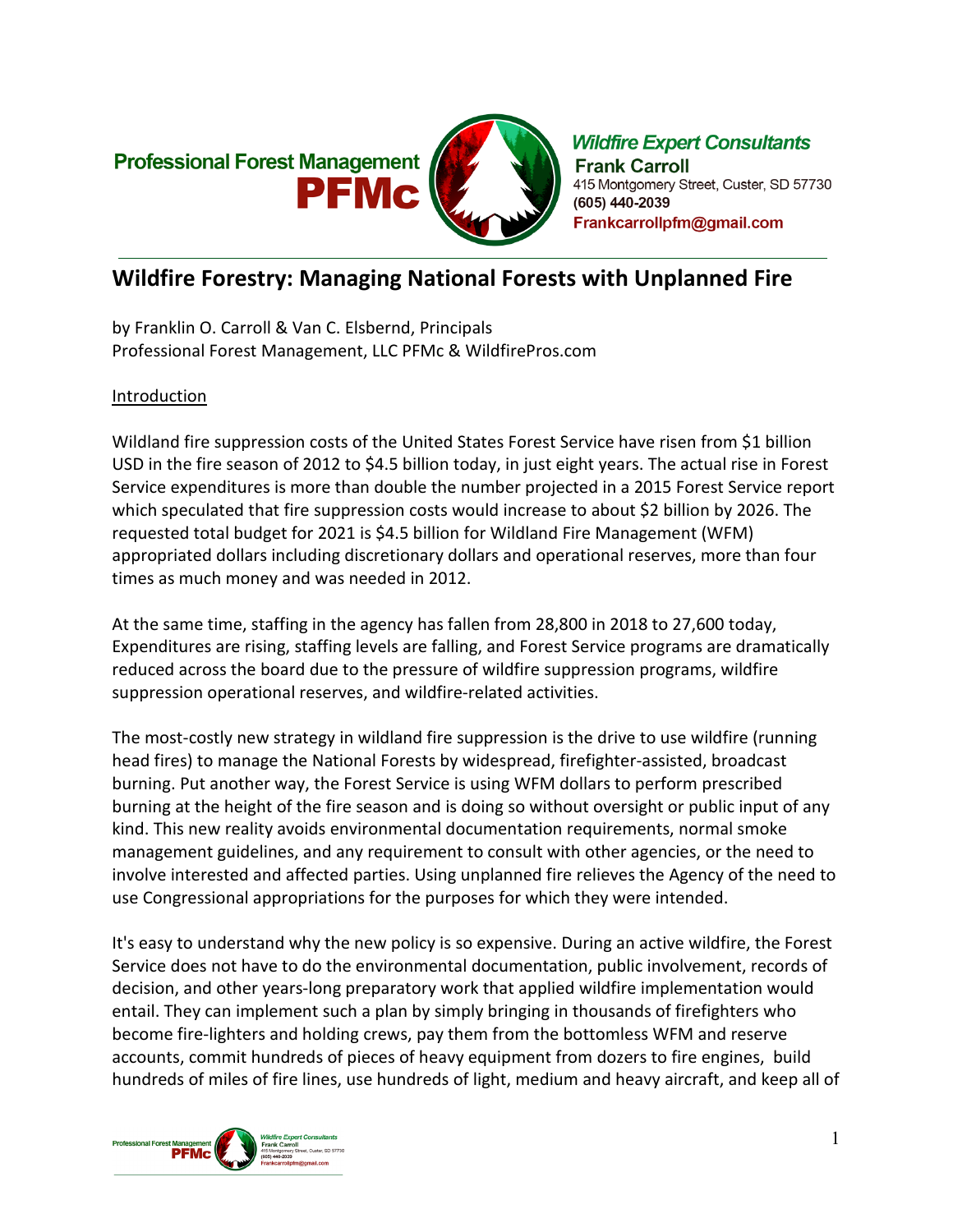those assets in the field supported by thousands of support personnel in huge artificial cities with everything from mobile motels to hot showers and high-end caterers.

The massive increase in wildfire suppression costs is inexplicable in that it is not documented as applied wildfire expenditures and not memorialized in Agency documentation. There is no legal basis for the expenditures and no environmental documentation disclosing how and why the money is being spent. By comparison, USDI wildfire suppression costs have reached a much more modest 10-year average of \$430 million in the same period. The Congressional Research Service (CRS) observed that "[the] FS did not report its 10-year suppression obligation for FY2020 since suppression appropriations are now tied to the FY2015 baseline (DOI reported its 10-year obligation average to be \$403 million). $80$  This may raise concerns related to accountability and oversight of suppression spending."

Alarmingly, firefighter casualties have not diminished even though the Agency claims its indirect firefighting tactics and use of unplanned fire are safer for firefighters. This claim is demonstrably not true. Putting more fire on the ground on purpose and then allowing large fires to burn unabated naturally creates many more risk factors for firefighters, from longer duration fires to more extreme fire behavior. Dr. Timothy Ingalsbee estimated that Forest Service firefighters on the Big Bar Fire on the Shasta-Trinity National Forests in northern California were responsible for burning 40 percent of the final fire footprint on purpose. This figure was controversial at the time, and a very low figure in fire operations today. Experts estimate that 60 percent of the Las Conchas fire in New Mexico was burned on purpose by firefighters. Photography of the Las Conchas fire fight by Kari Greer and multiple Instagram postings for the period bear this out and support the fact that Forest Service firefighters today are as likely to use a drip torch as a Pulaski in fire suppression work.

The Forest Service is spending more than half of its 2021 total requested budget of \$8,131,346,000 (\$8.1 billion) on fighting fire.

#### Unplanned Fire Use: Wildfire by Prescription

Chief of the Forest Service Victoria Christiansen gave wildland fire management direction to the field for the fire seasons of 2018 and 2019 that includes a discussion of the matter that we believe is at the heart of the massive new surge in suppression expenditures. Her direction raises ethical, legal, and accountability issues that we believe explain the out-of-control spending.

*"…we often have windows of opportunity, in accordance with our Federal Wildland Fire Management Policy, to reinstate "the role of fire as an essential ecological process and natural change agent" by using both planned and unplanned ignitions "to restore or maintain the natural fire regime where safe and possible." I expect us to use our decision support process in evaluating the potential for using fire under conditions where it can be done safely and effectively.*

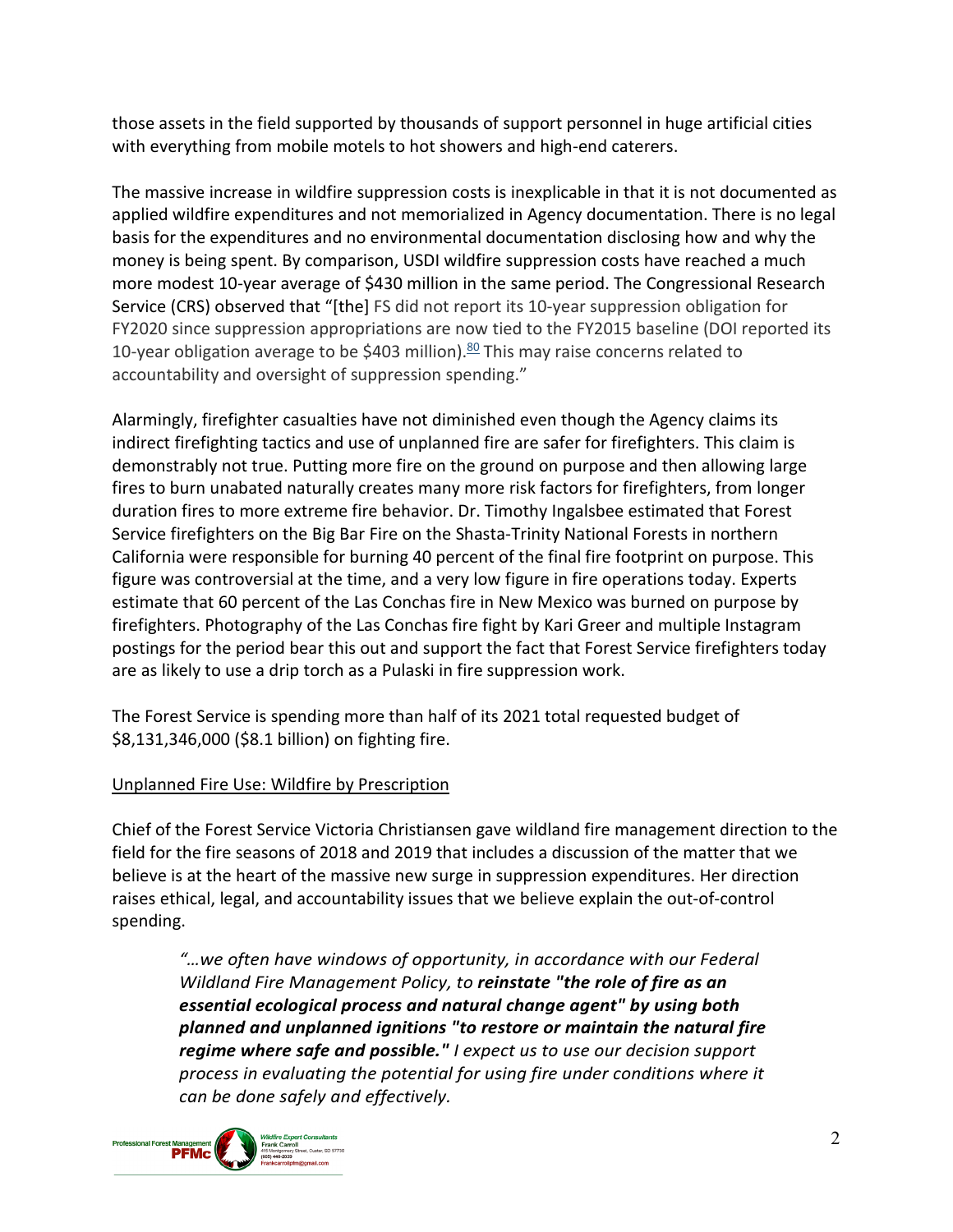*Whether using or suppressing fire, we remain committed to the goals of the National Cohesive Wildland Fire Management Strategy. We will continue to create resilient natural landscapes…." Vicki Christiansen*

*"The strategy's vision is to safely and effectively extinguish fire when needed; use fire where allowable; manage our natural resources; and as a nation, live with wildland fire… The FS practices sound risk management that considers all ownerships in developing and implementing strategies and tactics that commit responders to operations to protect values at risk and to meet other land management objectives… The FS is capitalizing on new authorities provided in the 2018 Omnibus Bill and using all available tools to improve forest conditions and reduce fire risk through active management of the 65- 82 million acres of National Forest System land in need of restoration. Tools include mechanical treatments, prescribed fire, and unplanned fire in the right place at the right time. In 2018, the FS reduced hazardous fuels on 3.4 million acres of National Forest System, state, and private lands.*

Fire suppression is no longer the prime objective of Forest Service firefighting operations in fact, though it is clearly the prime objective in law. In two short letters to the field in 2018 and 2019, Chief Christiansen outlined the paradox of current Forest Service land management that is both bankrupting the Agency and resulting in policies that are burning our National Forests to ruin. The dueling aspirational objectives of 1) managing and protecting our natural resources in perpetuity and 2) using applied wildfire to achieve land and resources management are on a collision course which cannot coexist and which the Agency likely cannot survive in its role as the arbiter of multiple-use, sustained yield forest and rangeland management. The attempt is driving both dramatic increases in burned acres and spiraling costs of fire suppression, and resulting in diminished forest staffs and management capabilities. Curiously, and cynically, the acres burned each year are being counted by the Forest Service as fuels acres of accomplishment. WFM appropriated dollars have now become hard target accomplishment funds.

To add to the complexity of the Chief's formal *carte blanche* handed to Forest Supervisors and Incident commanders to use wildfire for any purpose with unlimited budgets, there has been no Nation-wide programmatic look at the cumulative effects of using wildfire as a natural resource management tool in place of normative and systematic management including prescribed fire. In the new world of Forest Service fire suppression, letting wildfires burn to "reintroduce fire to fire depleted ecosystems" is the new norm, unaccompanied by any record of decision under the National Environmental Policy Act (NEPA), and without satisfying any of the standards for environmental documentation for major ground disturbing activities under the National Forest Management Act (NFMA). It is the Age of Blowtorch Forestry and it's an alarming and destructive trend.

There is no extant direction in law specifically allowing the Agency to spend WFM money to manage natural resources above and beyond the purposes for which the money was appropriated:

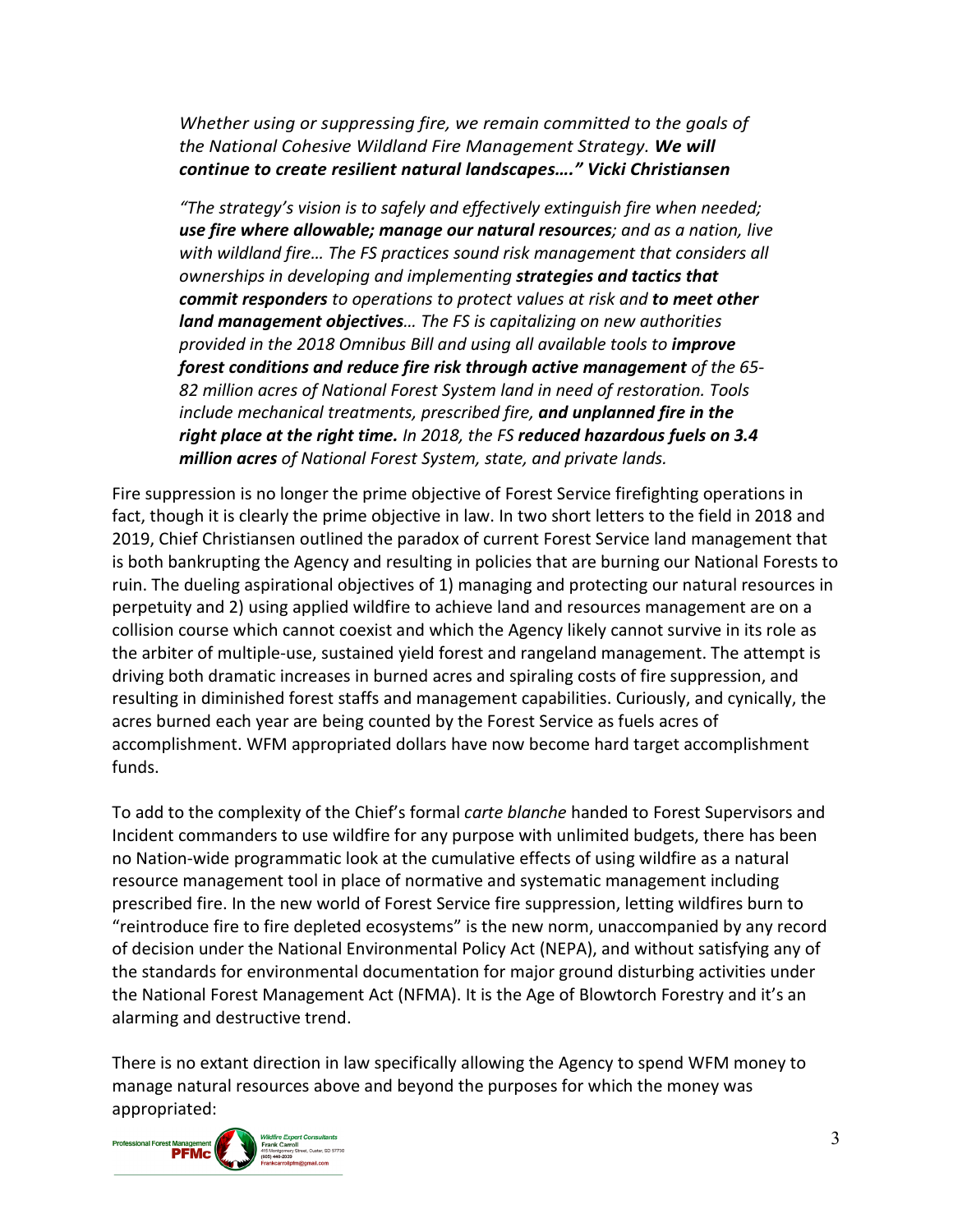*For the purposes of the adjustment, wildfire suppression operations include spending for the purposes of* • *the emergency and unpredictable aspects of wildland firefighting, including support, response, and emergency stabilization activities;* • *other emergency management activities; and* • *funds necessary to repay any transfers needed for these costs.*

The Chief's assertion that the Omnibus legislation and the two laws that guide it provide for the use of unplanned fire for natural resource management objectives is not supported in the language of the law(s) or in fact. She has offered no narrative otherwise.

Wildland Fire Management (WFM) account funding is "provided to the Suppression Operations program to fund the control of wildfires that originate on federal land. This includes firefighter salaries, equipment, aviation asset operations, and incident support functions in direct support of wildfire response, plus personnel and resources for post-wildfire response programs." This specifically does not include the "use of unplanned fire in the right place at the right time" to "reintroduce fire to fire depleted ecosystems."

#### Reintroduced Fire: A Theology of Wildland Fire Management

The impetus to use wildland fire suppression to achieve goals that cannot be achieved through normative channels comes from decades of environmental pressure from, among others, Tim Ingalsbee at [Firefighters United for Safety, Ethics, and Ecology \(FUSEE\).](http://www.fusee.org/) Under the guise of "Ending the war on wildfire," FUSEE, the Leonardo DiCaprio Foundation, and many other "natural processes" groups have been strong proponents of letting fire play a more natural role in modern forest management. "More natural" is meant to convey a sense that fire is natural, is normative, and should be allowed to run its course across natural landscapes with certain exceptions for developed areas.

These proponents of widespread wildfire have for years pressured the Forest Service and the Interior Agencies to stop the aggressive wildfire suppression strategies first embodied in the 10 a.m. suppression policy from 1910 to 1990, and then modified suppression strategies that nevertheless focused on putting the fire out as a final outcome. In various court cases in the early 2000s and then in subsequent challenges to Forest Service policy these groups have managed to steer Forest Service wildfire suppression policy away from direct attack and full suppression and into the policy direction that we see today where fires are widely managed for multiple objectives including reintroducing fire and using wildfire to manage other resources and reduce fuels.

The thesis is that forest management is bad, that fuels reduction by timber cutting, mechanical fuels treatments, thinning from below, and that chemical applications and the like are poor substitutes for periodic fire. It follows that since periodic prescribed fire in meaningful amounts in any given year is virtually impossible to attain, the next best thing is applied wildfire. For a host of reasons, the Forest Service agrees with this premise and thesis and is putting the idea into widespread practice.

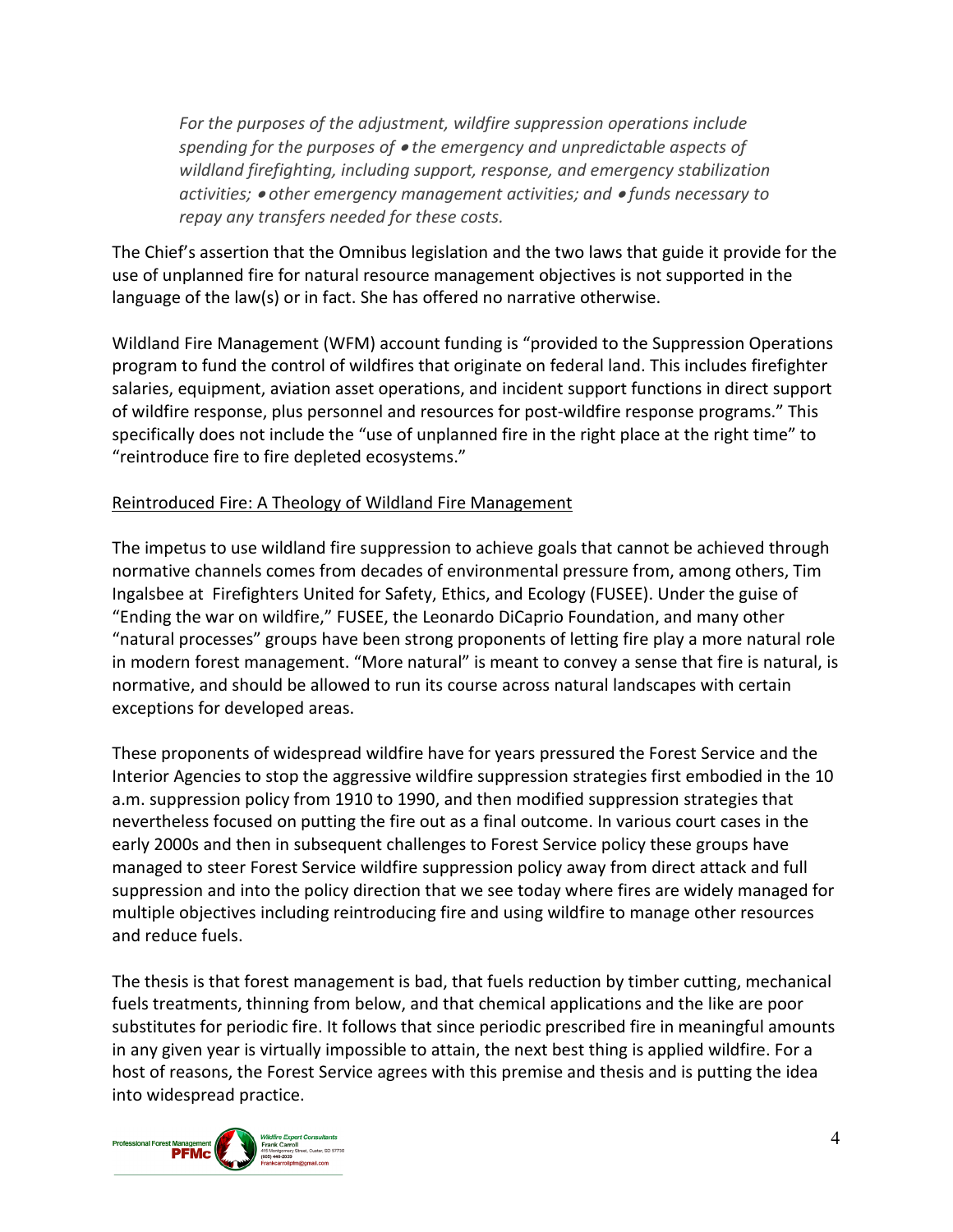Ingalsbee and others have even coined a new term for the resulting landscapes after running head fires slick off forested areas leaving snag fields and scorched earth. They call the resulting mess a "sorrel forest" and claim it is an important ecological type in forest management. They are, of course, referring to the brush fields that now dominate much of the Boise National Forest and others, the brush fields University of Idaho Professor Leon Neuenschwander warned us about in 1993 after the 1992 Foothills Fire. "We don't know what will replace forest burned in massive running head fires," he told us. Ingalsbee's cynical label of "sorrel forest" types is meant to identify and mainstream Neuenschwander's nightmare. One has only to visit Sheep Creek in the Boise Range to understand that trees will be glacially slow to return to these burned out lands.

"We will continue to create resilient natural landscapes," Christiansen wrote, but the resilience she may hope for is lost in the uniformly burned acreages of the Rim Fire, the Butte Fire, Sheep Creek, Foothills, Fremont, Silver and Galice and so many more since the first uncharacteristically large wildfires broke out on the Boise National Forest in 1986 at Anderson Creek, the first alarming sign of things to come.

A popular analogy among forest management practitioners is the story of the cancer victim whose husband was a believer in holistic natural medicine. When the woman was diagnosed with cancer, her husband sorrowfully informed her that it was nature's way and they'd do what they could to make her last days meaningful and fun. The alternative, to try to use science and medical management to stem the tide of the cancer and perhaps eliminate it altogether was not an option for the purist husband. The analogy is not far-fetched. Ingalsbee and others have written off other management solutions in favor of applied wildfire, and the Forest Service, taking the path of least resistance, is following suit. Nor can we blame them. After all, writing the environmental documents and pushing the complex fire plans through the public process is a nightmare of regulations, frustrations, and opposition. Who can blame the agency for taking the easy road? As a bonus, with the help of sheriff deputies who enforce fire evacuation orders and in spite of often vehement opposition from cooperating agencies who are opposed to wildfire use but who have no power to stop it, the Forest Service can operate at will, spending whatever amount of money it deems fit for the occasion, with no oversight, no witnesses, and no questions from anyone. It is the last place in Forest Service management history where prerogatives are unlimited and their judgment unquestioned.

The argument that wildfire has a place in forestry and forest management is legitimate. It is a matter of record that we erred in ending light burning in California and in limiting widespread broadcast burning following the Big Burn in 1910. We all agree that allowing fire to play a more natural role in fire dependent ecosystems makes sense and is good policy. Florida and the Southeast is living proof that applied fire and widespread prescribed fire makes sense.

We do not agree that using running head fires to color in the lines created in Big Boxes around major wildfires in the height of fire season is the way forward. A cursory review of new research

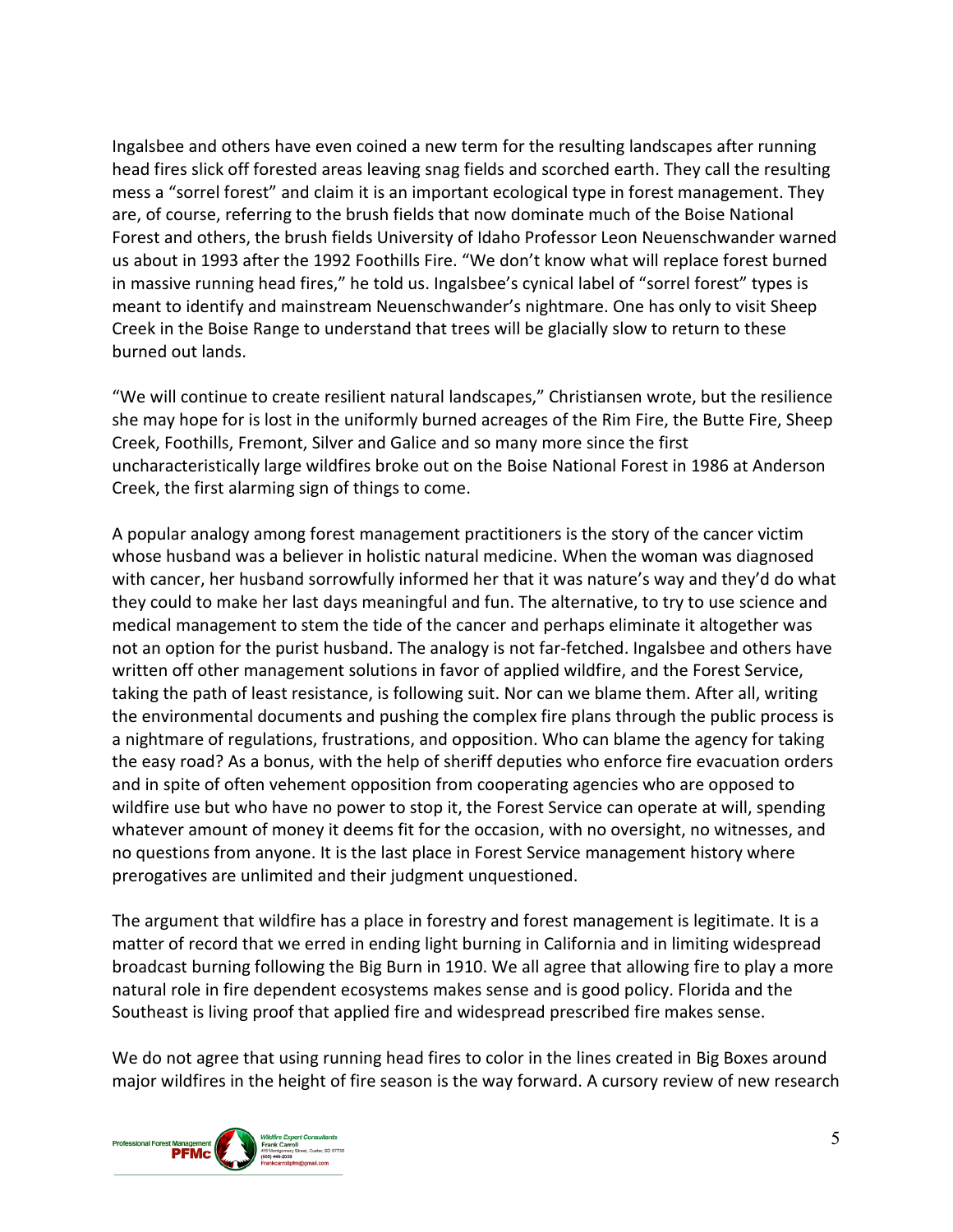on big fire effects reported in High Country News 16 April 2020 reiterated what we all know about running head fires that eat the canopy, sterilize the soil, and kill the trees:

*Actions taken before a wildfire, including tree thinning and prescribed burns, can help mature trees survive even extremely big and hot fires. Scientists from the University of Washington and the U.S. Forest Service examined vegetation for three years following the devastating 2014 Carlton Complex Fire — one of Washington's biggest fires. Parts of its footprint were treated with tree thinning and prescribed burns before the blaze while other parts were not, enabling scientists to study the effects of such efforts. In areas that received treatment, more mature ponderosa pines survived the fire. That may not seem surprising, but the researchers hadn't expected the strategy to be so effective during such an extreme and long-lasting fire, said Susan Prichard, a fire ecologist at the University of Washington and lead author on the study. As huge wildfires like the Carlton Complex become more common, preparatory land management will be even more crucial. Actions like tree thinning and prescribed burns help preserve fire-resistant trees that can spread seeds for future vegetation growth after a blaze. "I really hope that our study comes off as an optimistic view of what we can expect in the future if we are proactive," Prichard said.*

### Wildfire as a resource management tool

Ironically, Ingalsbee argued in 2010 that big fires were driving big costs. He rightly surmised that fire managers were unwilling to take on the risks of not being perceived to be fighting fire aggressively. This perception causes forest supervisors and incident commanders to spend whatever it took to put fires out, even when putting a fire out was not possible due to external forces including climate factors, human development, and political sentiment. He reasoned that human factors in operations were driving fire costs more than fuels or climate.

He challenged the Agency to instead confront its history of aggressive fire suppression and let fires burn where it could, saving its force for point protection, protection of the urban interface and infrastructure, and addressing what he called the "fire deficit" in Western forests. He believed this approach would save money and require fewer resources. He was wrong.

The Forest Service listened and did so as only a large bureaucratic organization listens. Without dropping any of their former strategies and tactics, with no relief on pressure points from the public and politicians, and with the full support of enthusiastic line officers and incident commanders, the Agency incorporated Ingalsbee's ideas, published his policy paper as their own, and forged ahead with "using unplanned fire in the right place at the right time" with often catastrophic results for the suite of natural resources, from clean water to wildlife habitat, and increased risk to firefighter safety.

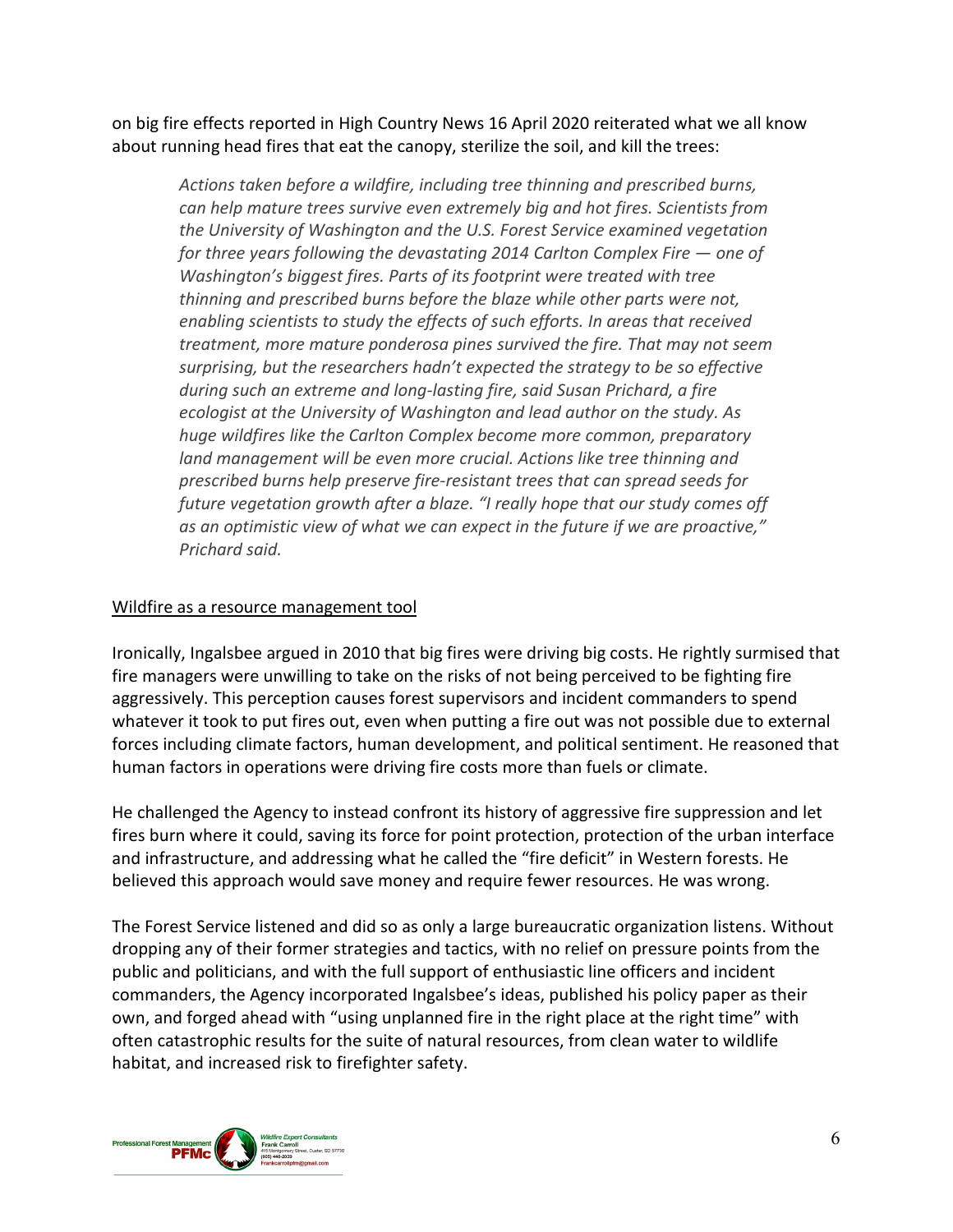Without giving up any of their latitude to act aggressively to fight fire, Agency leaders constructed a new paradigm of "managed fire" on steroids, an idea that had been around since the early "Let burn" fires at Yellowstone National Park in the summer of 1970 under then-Chief Ranger Les Gunzel and applied in earnest in 1971-72 at Saguaro National Monument (Park) when wildfires were allowed to burn for weeks across the Rincon Mountains.

Instead of retooling the fire world to adopt the "use of unplanned fire," the Forest Service adopted and incorporated the idea. Unplanned fire use," the proverbial "Let Burn" policy of 1970, arrived to reintroduce fire to fire-deficit ecosystems and dramatically increase the complexity of an already complex wildfire picture. In just a few short years the Agency took unplanned fire use to the next level resulting in major fires like the Lolo Peak Fire at Missoula, MT and the 2018 Pole Creek and Bald Mountain Fires in Utah setting a new bar for management expectations for fire management. These fires also exposed the underbelly of the policy and signaled trouble for the Forest Service on multiple fronts.

## The 2012 Flat Fire

In the summer of 2012, two small fires along a highway ignited when a lowboy carrying a Timco harvester lost a tie-down chain. The chain dragged along the road causing sparks which then caused two small fires. Three guys with a broom and a rake put out the first fire. By the time they turned to fight the second fire a Forest Service fire engine arrived. The captain jumped out, lit his drip torch, and proceeded to light the highway corridor in each direction increasing the fire size beyond immediate control. What no one knew at the time was that the 1600-acre area formed by the highway and bounded by two previous big fires was the last part of the Trinity Alps that had not burned in the past 20 years. The Shasta-Trinity National Forest decided in advance to allow any fire in that area to consume the entire acreage and they proceeded to do so on that July day, a perfect execution of wildfire use preplanning.

As it turned out, burning conditions were not optimal. High relative humidity and sparse vegetation meant the fire would not cooperate. The Type 2 Incident Command team with orders to burn out the 1600-acre island would take extraordinary actions to complete the assignment. Using dozens of aircraft including helicopter-borne aerial drip torches, the team elected to doggedly burn, prepare defensive lines, and burn again, day after day. At one point the burn-out operation on the east flank escaped and burned over a fire engine doing significant damage to the vehicle and threatening the crew.

The fire might have gone unnoticed except that the Forest Service, in keeping with its experience with "enhanced cost recovery" on the Geyser, Copper, and Moonlight Fires in California, decided to charge the two companies that allegedly started the fire with fire trespass and negligence and issued a \$12.6-million-dollar fire suppression and natural resource damage bill for payment, about \$500,000 per mile of fire line. The companies decided to fight.

The Forest used a fire that might otherwise have been expected to cost a few hundred thousand dollars to meet their predetermined natural resource objective by using appropriated

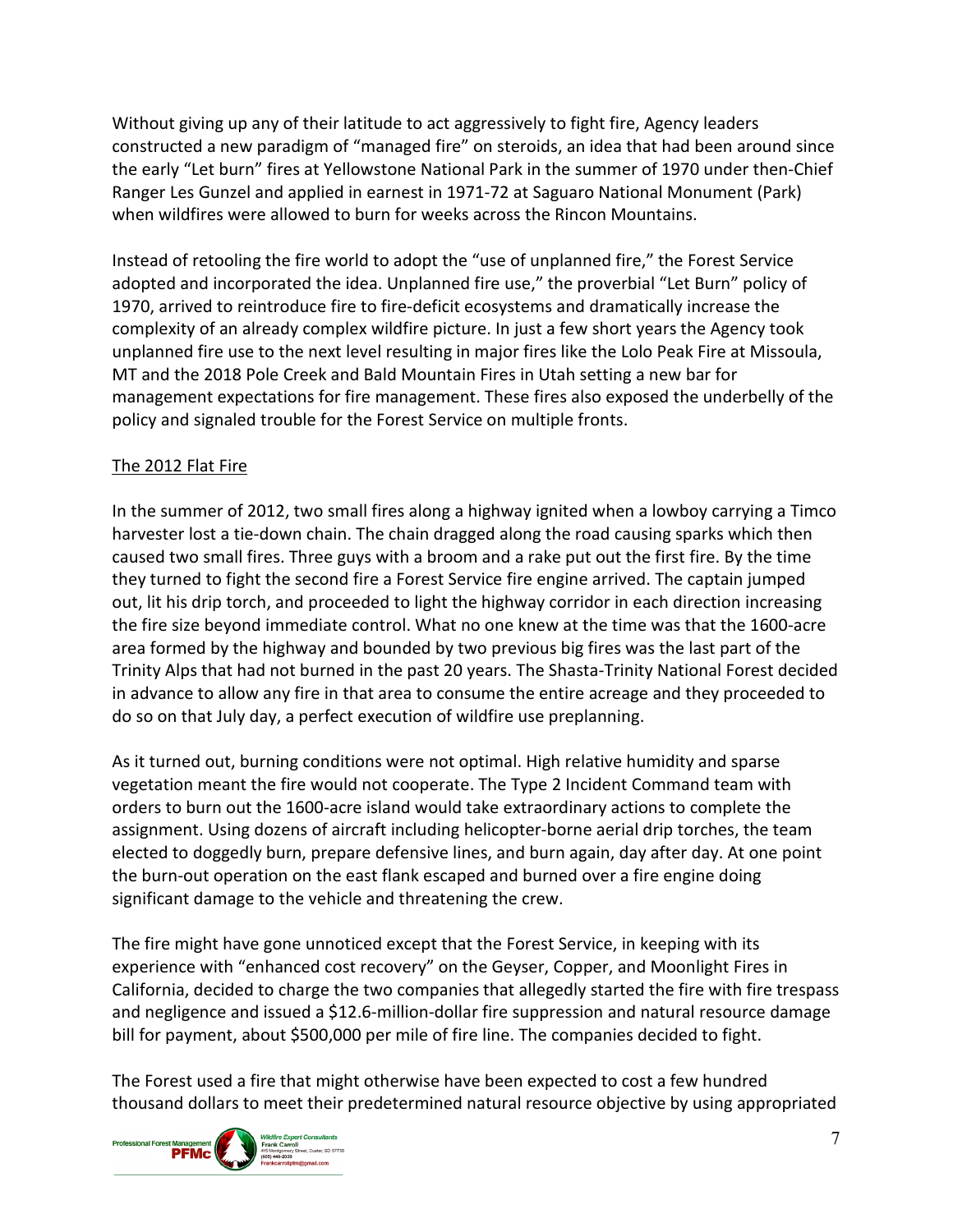WFM dollars to achieve prescribed fire results. In addition, using the newly applied developed Habitat Equivalency Analysis (HEA) protocols developed by Robert Unsworth, Industrial Economics, Inc., the Forest Service claimed over \$7-million dollars in wildlife habitat loss. Later analysis confirmed that the fire was, indeed, an almost perfect low-intensity burn that improved wildlife habitat, achieved effective fuels reduction, and markedly improved forest health. The Forest Service should have paid the companies for the great work. The Agency took credit for the acres of fuels reduction in any event.

Faced with a determined legal defense and aware that all of the issues related to using "unplanned fire" and WFM dollars to do project work would be aired at trial, the Forest Service opted to settle the case just before trial in Sacramento. This has been the pattern across the West as the new policy begins to impact private property owners, municipalities, and water districts, among others.

The Lolo Fire at Missoula, Montana demonstrated another problem with the new fire use model; opting to use an extended indirect attack by building a big box around the fire and burning out from roads and private property, the incident commander caused millions of dollars of damage to well-managed private forest lands in an attempt to reintroduce fire to poorly managed federal lands. The Agency was required to consult with affected landowners but did not do so. To the contrary, firefighters ordered landowners to evacuate for many days and then used their well-managed private lands as anchor points for burning operations. There was no recourse for private property owners who were left with burned-out forests and widespread damage. The intense push back gave the Agency a black eye with the state, which had opposed the big box burn, and with locals who no longer trust firefighting objectives or the leaders who promote them.

A lighting strike on mount Nebo near Spanish Fork, Utah on September 6, 2018 looked like a perfect opportunity to use the new unplanned fire use direction to burn a big area of the Wasatch Front. Firefighters hiked to the fire, a smoldering log burning in a light rain, and decided to let it burn. The fire would roar to 120,000 acres incurring \$30 million in suppression costs, \$20 million is State recovery expenditures (and counting), and over \$40 million in tort claims for damages caused when fire officials decided to allow the Bald Mountain and Pole Creek Fires to burn. While they were within their delegated authority according to their understanding, they were nevertheless responsible for damages resulting from their decisions.

The Forest Supervisor in his Facilitated Learning Analysis admitted that the State of Utah vehemently opposed his decision to let the fires burn. He also allowed that he had not appropriately involved interested and affected parties to weigh in on his decisions. He said his objectives were "aspirational," that he hoped to do the right thing by reintroducing fire to firedepleted ecosystems, reduce fuels, and protect firefighters through indirect action. He took this action even though weather predictive services called for several days of red flag warnings. He said he and his people had never seen anything like the fire year of 2018, that weather and fuel moisture were out of norms, that the rain fooled him into thinking he'd have a nice, lowintensity, fall, prescribed wildfire. He also averred that the pressure to perform to the new

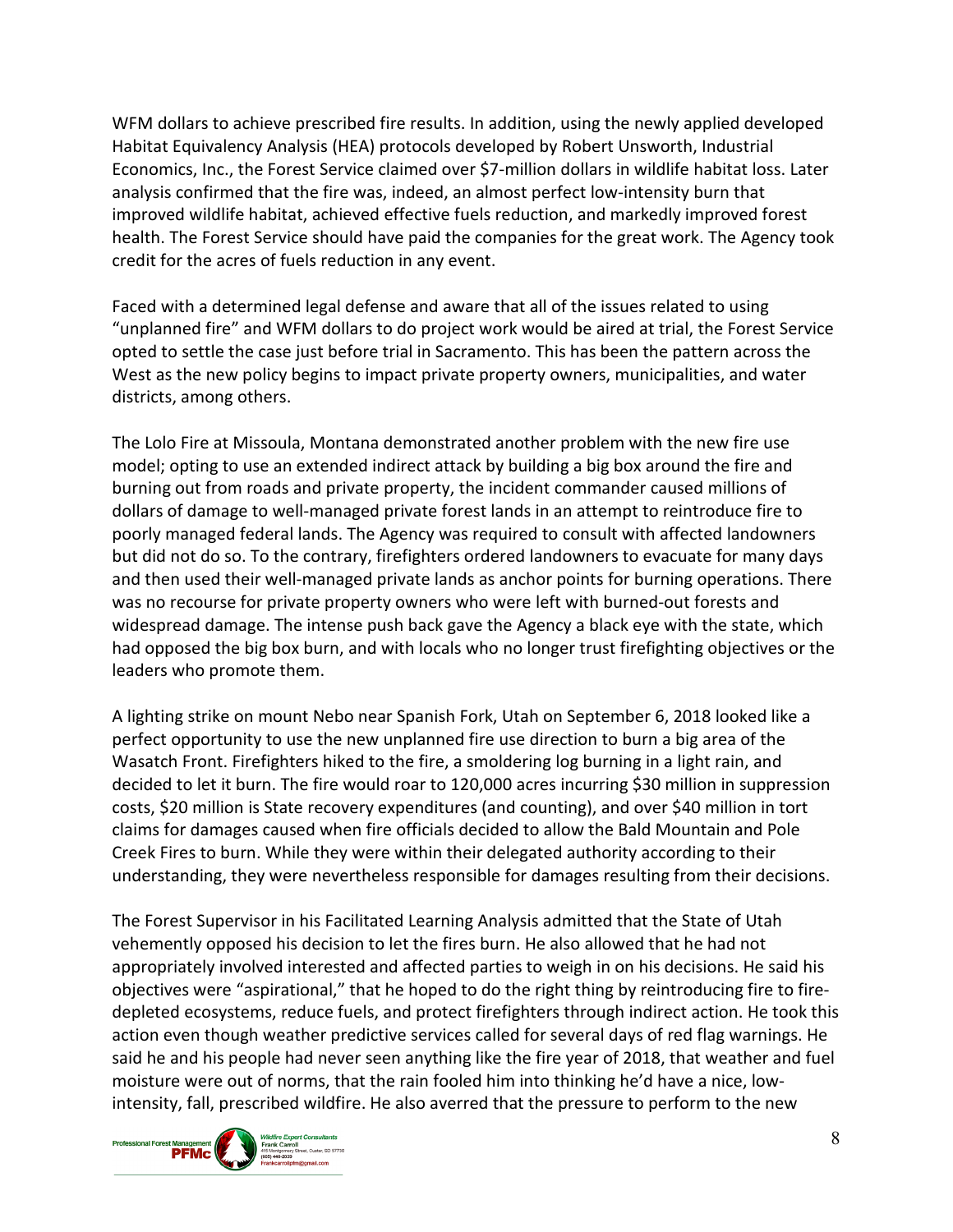expectations for using unplanned fire had an effect. He had made similar decisions for several years with no problems. Oddly, he also concluded that if he had just done a better job of explaining his intent with his "red/green" maps that predisposed areas of the forest to applied wildfire, the State and local residents would have supported him. Anger in the community and distrust by the State still dominate discussions of the fire two years later.

In each case, push back from people with no voice in fire management but with strong private interests brought the unplanned fire use to a halt and forced the Agency to settle major claims. While some of these claims are on-going, the outcomes seem certain. In no case since the 2012 Flat Fire on the Shasta-Trinity has the government pursued its claims for fire trespass when faced with court action.

In each case, the use of appropriated dollars to do things other than fight fire and to achieve objectives other than those specified in the law is highly questionable. The authors assert that it is not proper or legal. While the Forest Service claims that they are covered under new provisions of the Omnibus Bill, they do not have a coherent narrative or any formal record that explains or supports their position. There is no programmatic or site-specific document that supports their actions, either Nation-wide or site specifically.

# The Need for Environment Documentation of Major Federal Actions

At the heart of NEPA and NFMA is the requirement to disclose to the public the expected environmental consequences of major federal actions in land management and project implementation. Unique among major Forest Service management programs, the use of unplanned fire in the right place at the right time is a ghost policy, a program so veiled in secrecy as to be invisible, even to Congress. There is no written record of how it came into being, how it is being implemented, by what rules, delineating specific standards and guidelines, and having passed muster with the public participation processes required by law.

In the years since we began various administrative and legal activity to challenge the practice, or at the very least to have the Forest Service show cause about why it should continue, the environmental consequences of the policy, and actual and expected cumulative outcomes of widespread applied wildfire, a few Forest units have begun desultory environmental assessments with Findings of No Significant Impact (FONSI) and little public process. People who protest the actions are told to take it to court. The Agency has no interest in pursuing the matter and is cynically preparing documentation only when challenged, and then only to minimal legal requirements.

It's understandable. After 40 years of non-stop forest planning most Forest Service personnel are burned out by the egregious and outrageous exigencies of land management planning. The process is soul-destroying. Multiple cases of post-traumatic stress disorder have resulted in staff subjected to the endless and hopeless process for several decades at a time. Of all the government requirements of public service in the Modern Age, none is more depressing than to be caught in the inertia and obstructionism of forest planning. Environmentalist interests have

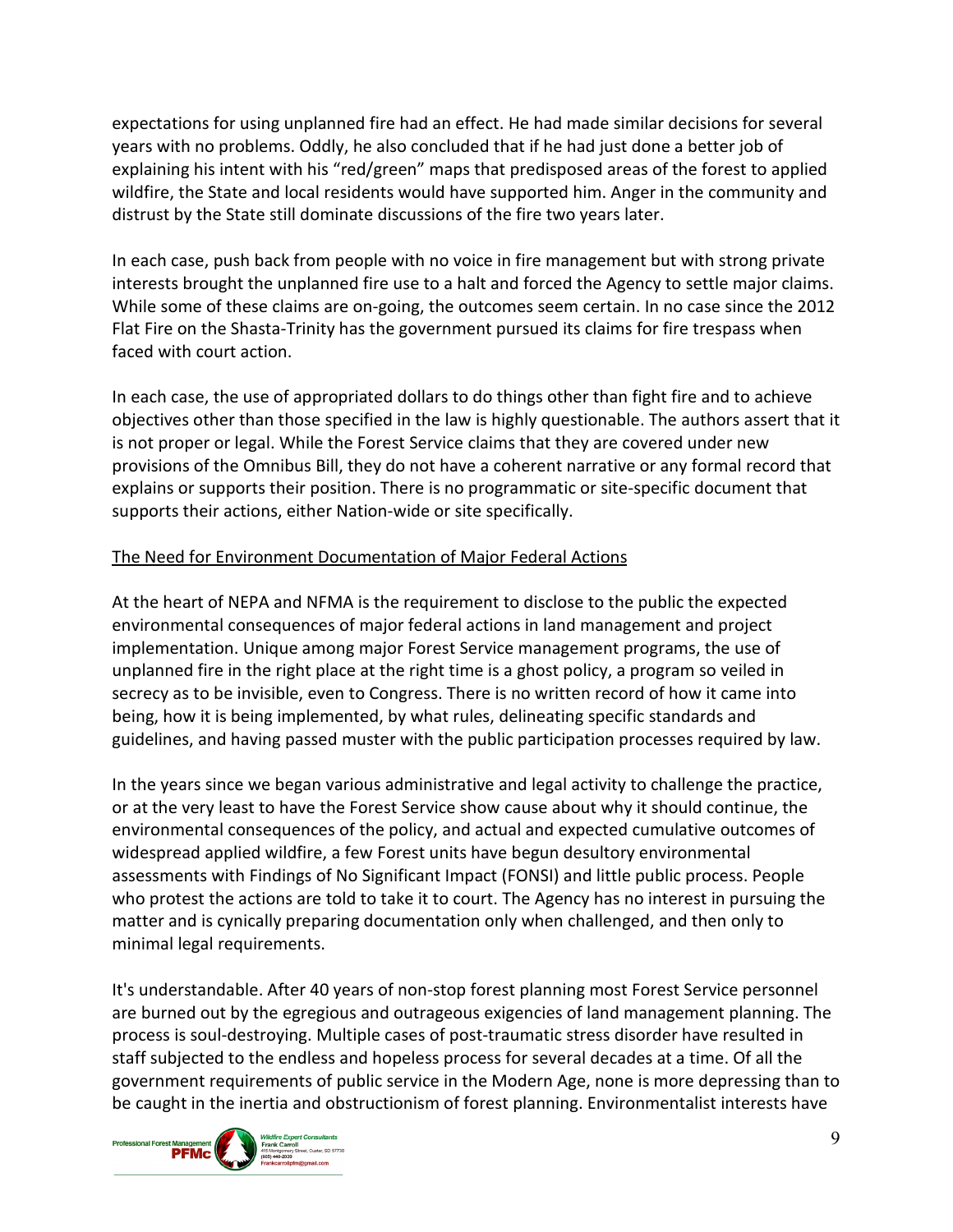made it so, and the government impulse to play by the rules has exacerbated things. Government lawyers rarely support government personnel in legal actions, preferring to surrender to the squeaky wheels rather than defend the professional staff.

Against this difficult and uneven history of stop-and-go forest planning since 1980, it is little wonder that Agency personnel are not anxious to do public fire planning. Additionally, professional fire personnel are no longer suited to the complexities of NEPA/NFMA planning. The days when natural resource professionals integrated fire into forest management are long gone and, with them, the corporate knowledge to be able to do the work and achieve a reasonable outcome in a reasonable time with desired outcomes. Firefighters today have created an independent kingdom or stove-piped organization of professionals divorced from normative Agency legal requirements and oversight and answerable only to themselves.

Following the Los Alamos fire of 2000 that threatened the National Laboratories and burned several hundred homes in Los Alamos, the Nation entered a new wildfire management phase. The Agency turned once again to heavy-handed aggressive tactics designed to placate the political world and capitalize on their newfound "first-responder" popularity after years of banging their heads against the singularly dissatisfying work of rational strategic planning. Suddenly, the major fires of the previous decade, combined with an increasing passion for fighting human-caused climate change, handed fire leaders the key they needed to vastly increase the fire industrial complex and build new stove-piped fire organizations hiding in plain sight and able to accomplish anything, anything at all, with little meaningful oversight.

Led by Tom Harbor, a famous California fireman who had already started the move to a CalFirelike professional staff apart from the usual Forest Service programs, and abetted by Jim Hubbard, an affable outsider who supported Tom completely and who brought in another firefighter, Victoria Christiansen, to be his assistant, the new fire organization grew to dominate the Agency budget and, then, Agency leadership. Today, the natural resource-centric agency based on multiple-use sustained yield principles and dedicated to the greatest good in the long run has surrendered to a new regime dedicated to the dominance of applied wildfire as the overarching natural resource management strategy.

The reasons for this are straightforward. Wildfire is such a consuming problem for the Forest Service that solving the annual wildfire dilemma is the first priority if the Agency is to remain relevant. A corollary to this idea is that wildfire dominance is the only real ground the Forest Service can cling to that keeps it from being subsumed under the Interior Department, a perennial effort by Administrations on both sides of the aisle. By becoming a professional and dominant wildland fire department, The Forest Service assures its place as a unique and irreplaceable organization, too big and complex to fail, with some other natural resource management duties as assigned.

In discovering and then embracing using unplanned fire in the right place at the right time, a marvelous construction of assumed bureaucratic power that allows agency leaders to decide whatever they want to do, wherever they want to do it, the Forest Service meets two

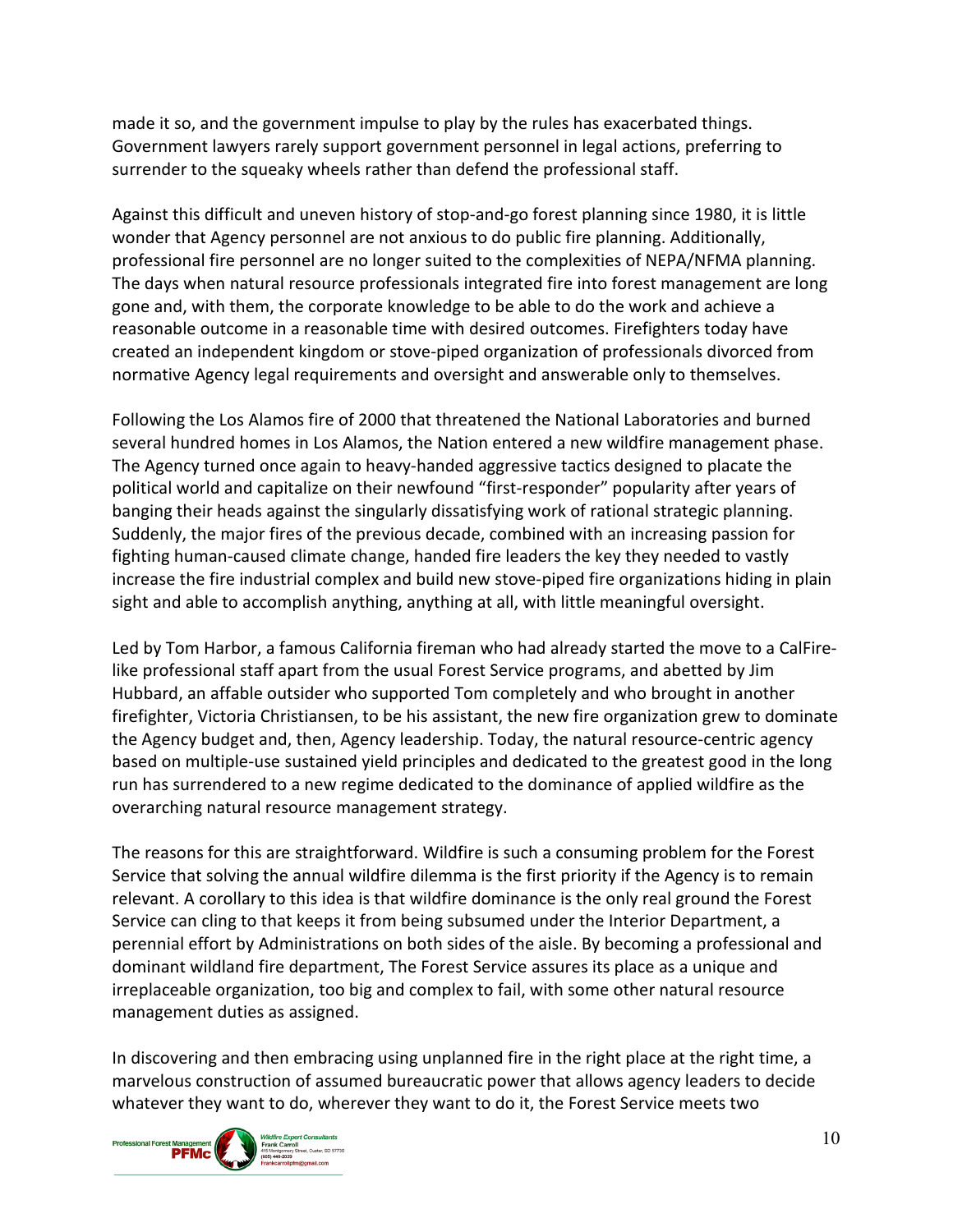objectives: 1) their leadership in wildfire management in Western Forests remains unchallenged and, 2) they are under no obligation to participate in onerous strategic planning exercises that have proven so disastrous for Forest Service programs. Applied wildfire is a perfect bureaucratic solution to what ails the Forest Service. Applied wildfire has the added benefit of keeping the Agency front and center in the public eye and in Congressional appropriations. At its heart the Forest Service is a white hat agency and they know it. People want them to succeed and are willing to pay to make it happen.

Lost in the machinations and *Weltpolitik* of Forest Service policy and practice is the intent of the various public participation and oversight Acts designed to daylight agency activities and hold people to account.

Burning millions of acres of public forestlands and grasslands on purpose at the height of fire season, and doing it by using billions of dollars of public funds without Congressional oversight or public participation, is by definition a major federal action that requires full disclosure.

## **Conclusions**

The fire agencies are moving to permanently memorialize the institutional change to full-time fire departments, a paradox that is lost on senior leaders. "Forest Service Chief Vicki Christiansen said yesterday the agency is seriously considering turning its seasonal firefighting force into a full-time operation, surrendering to the year-round nature of wildfire in a changing climate...During lulls in wildfires, a full-time fire force could work on forest maintenance and other priorities, Christiansen said." They cannot be both firefighters and project crews under current law, policy, and regulation. Their funding would come from WFM which is suppression focused. Project work would have to come from separate appropriated funds, the same funds that are so dramatically diminished because of wildfire suppression spending. The full-time fire service would spend a lot of time polishing fire engines and inventing fancy uniforms.

Many of us in forestry-related pursuits and industries have, for many years, been unsettled by both the pace and magnitude of evolving wildfire policies. Most of us who dedicated our lives to natural resource conservation are deeply offended by the wanton destruction of forests and all that forests represent by what appears to be out-of-control and unaccountable Agency actions that are so at odds with perpetuating natural resources for human use and sustainable wildlife habitat. The current practices look like surrender to some strange new religion, a theology that holds that fire is good, period, and needs to be applied to a sinful and backward land and people to purge the past and bring on a new fire-dominated order whose purposes are unknown or poorly understood. Are we lighting fire for fire's sake? It seems so.

We are appalled by the sophistry of "unplanned fire use" and "fire-depleted ecosystems" and angered by the outrageous costs in treasure and blood, and the programs and infrastructure foregone as we feed the Wildfire Dragon that now dominates the halls of the Forest Service even as Smaug dominated the halls of Erebor under the Lonely Mountain. We are looking for a dragon slayer, or, at least, a reasonably qualified burglar, or just an explanation for why the

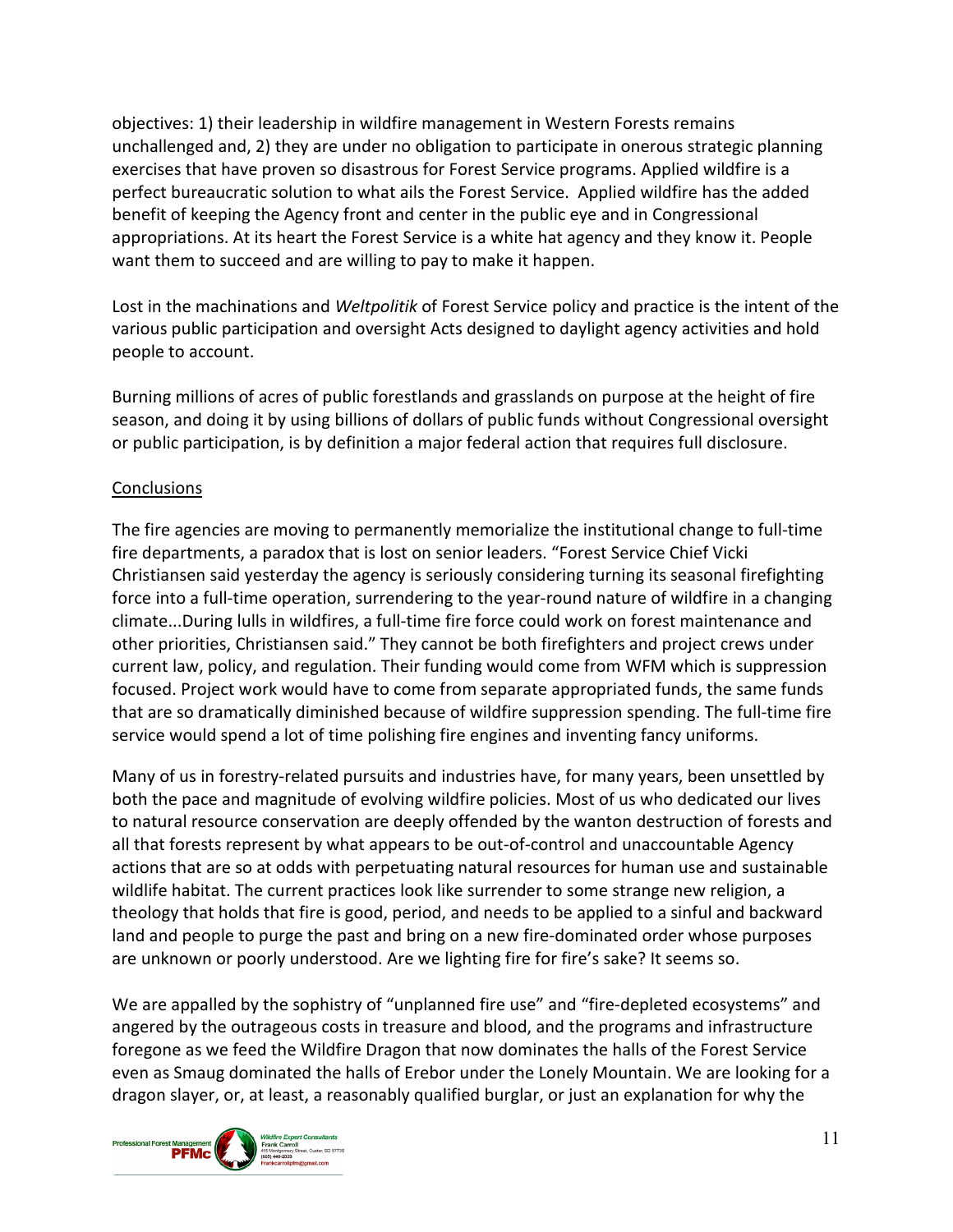dragon lives there and what the plan is for the dragon. Dragons create havoc and must be controlled.

It's telling in this year of the terrible Corona virus pandemic that the Forest Service is being reined in by those in Congress who suspect that "managed fire" is not financially or environmentally sustainable. They have extracted a promise from Chief Christiansen that she will return to the 10 a.m. policy for now, at least for this season, so that interactions between firefighters, contractors, concessionaires, and the public will be minimized. These Congressmen reason that, without the usual use of prescribed killing wildfires, fire season will be shorter, damages will be less, and fewer resources will be required to put fires out. It will certainly cost less money to feed the Wildfire Dragon. They are probably right. Key staff at NIFC are alarmed that the new "aggressive fire suppression" focus will be applied with Draconian intensity with no room for indirect attack under any circumstances. Field commanders will no doubt take appropriate action to fight fire aggressively while providing for safety first. The policy pendulum swings widely in crisis as expected. Firefighters on the ground will continue to bring common sense to firefighting but aggressive fire suppression as was practiced in the 1970 fire season is to be expected and is welcome if for no other reason than to reset the clock, test how far managed fire has driven the agency from its roots, and show what can happen when fires are suppressed and forest management is accomplished separately with project management.

In her last letter on the subject at this writing, Chief Victoria Christiansen spelled out competing and diametrically opposite priorities shaped in part by Agency desires and energies and in part by outside pressure and expectations. Her priorities are a declaration that Forest Service fire plans will move forward with or without other partners "where priorities differ." Most state foresters and most Interior agencies do not support the Forest Service's applied wildfire aspirational objectives. Most fear it and rightly do not understand it. They have seen the outcomes and the wreckage of this cynical experiment. They know they do not have the vast bureaucratic structure, plausible deniability, or federal protection to weather the storms that would surely come if they joined the Chief in her quest to institutionalize wildfifre forestry.

*With this in mind, I issue this direction to ALL employees. Each of you has a role to play in carrying out our key agency priorities of reducing wildfire risk and improving forest conditions. As you continue to focus on work that delivers successes in these priority areas in 2019, these principals apply: We will maintain our commitment to improve the wildland fire system to one that more reliably protects responders and the public, sustains communities and conserves the land. We will be responsible for ensuring sound, risk informed decision making that takes into account the best science available and most appropriate use of the right tools at the right time. We will engage early with our partners and communities to strengthen relationships even where priorities may differ, to ensure we are sharing risk before fires start, to work towards achieving our shared goals and missions. We will use active management that focuses on wildfire risk reduction, forest products and* 

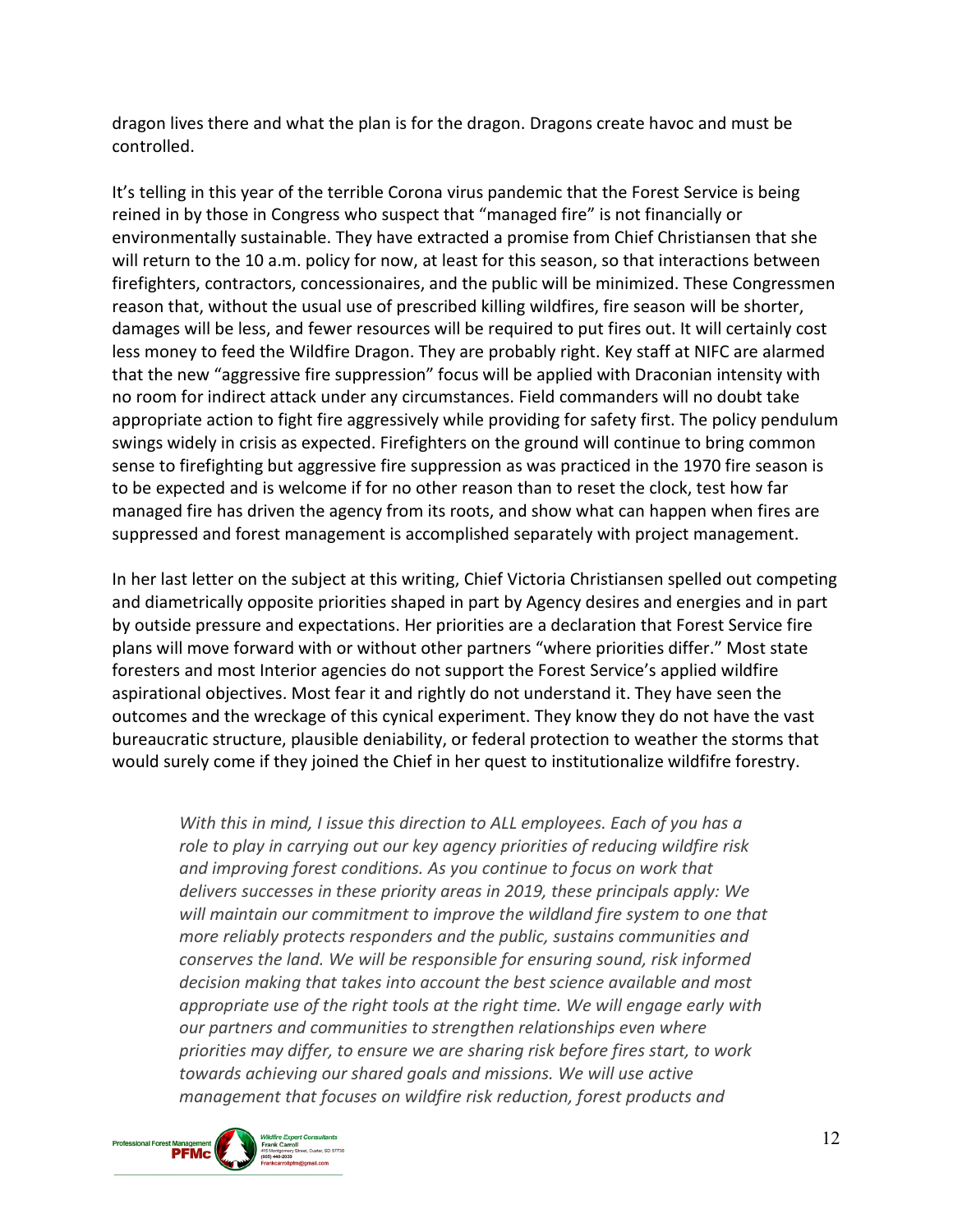*restoration, engaging in cross-boundary collaboration to set landscape-scale treatment priorities with our partners. We will also use wildland fire to achieve desired ecological conditions where possible and where it makes sense, setting that intention together with our partners. We recognize we work in complex environments and the importance of continuing to be committed to the goals of the National Cohesive Wildland Fire Management Strategy: safe and effective wildfire response, creating resilient landscapes, and working toward fire adapted communities. The Strategy's Vision is to safely and effectively extinguish fire when needed; use fire where allowable; manage our natural resources; and as a nation, live with wildland fire.*

Victoria may well ask herself how she can conserve the land while creating her version of "resilient landscapes," sorrel forest types of vast brush fields where trees do not grow. She may contemplate what it means to "share risks" with unwilling partners like the State of Utah when it's time to let fires burn into Utah towns on the Wasatch Front. How will she "improve forest conditions" while burning those same forests to ruin in killing head fires with the stated goal of improving forest diversity, knowing that killing wildfires in high summer create monocultures, vegetative site conversions, and reduced biological diversity. How, she might wonder, would allowing major fires to burn, and adding to the fires by intentionally burning even more, "achieve desired ecological conditions?" Is it possible to have the one with the other in such huge portions? Most timber producers don't think so. Most State natural resource agencies don't think they can stand the losses in precious natural resources. The terrible tension between these competing ideas is tearing apart the very fabric of Gifford Pinchot's vision for sustainable forests.

The ghost program that Chief Christiansen champions is a money-spending machine on steroids. Half of the current fire suppression budget of \$4.5 billion is spent on "using unplanned fire at the right place at the right time." There are no figures for comparative analytics, but our research into specific fires reveals this pattern of excessive and unaccountable-spending to support a program that is essentially off the grid. Congress doesn't know how it works and how it's being implemented. Forest Supervisors can't tell you what the implications are for their own forests, never mind the Agency as a whole. It's a perfect bureaucratic solution for the thorny problem of how to "manage fire" and achieve very narrow program goals without consequences and without oversight.

Whatever her answers, they should be written down, revealed, disclosed in the full light of day so that all Americans may judge whether the cure is worth the cost. "We will continue to create resilient natural landscapes," the Chief wrote last year. Perhaps sorrel brush fields are resilient in their own way, in some fashion, but certainly not in an acceptable way to most Americans who think that living breathing forests and rangelands are the real objective.

Christiansen's admonition that "Communities and residents must take responsibility to prepare for wildfire" ignores the often-catastrophic impacts of applied wildfire to private and public

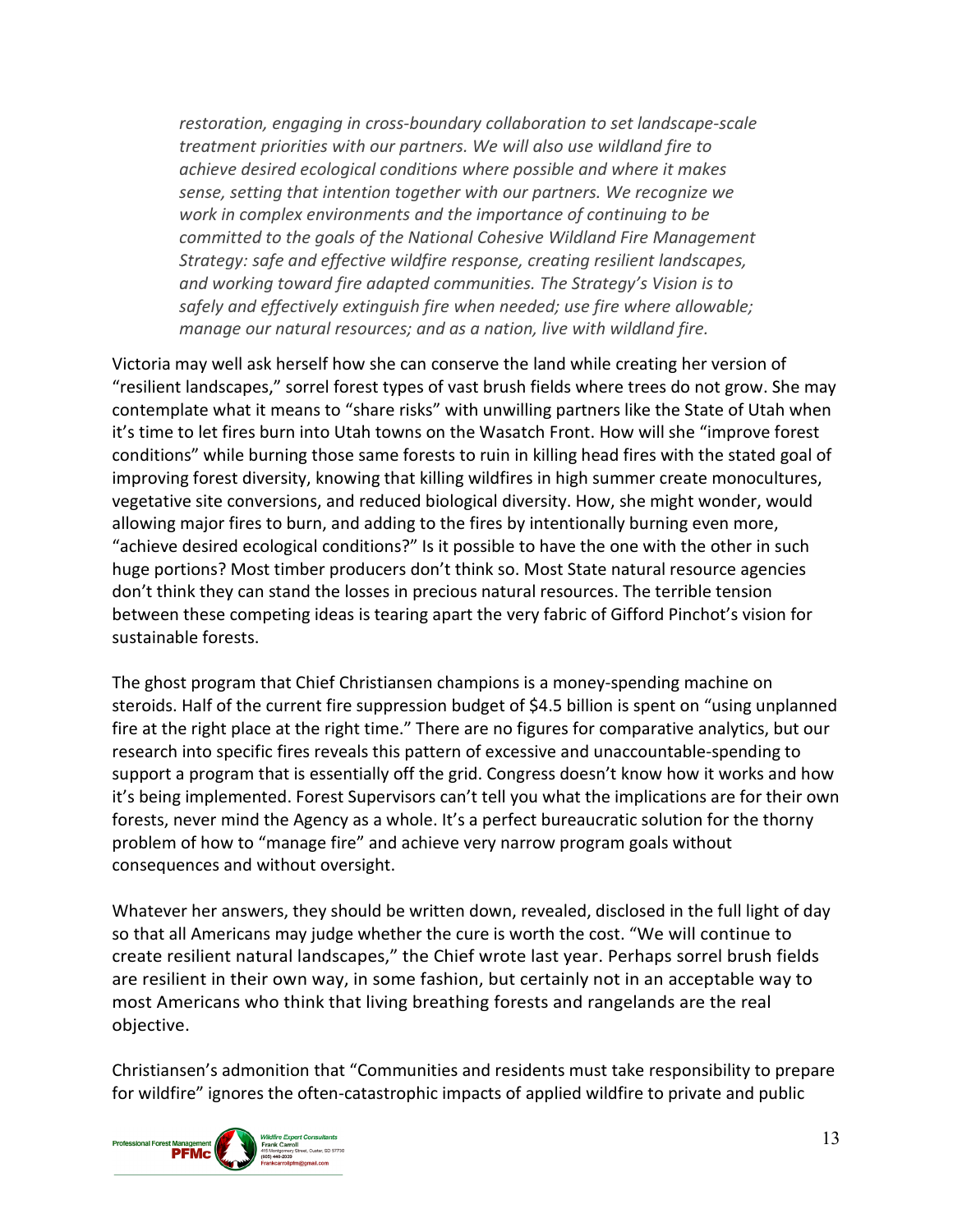property. After all, communities cannot take responsibility for actions perpetrated by federal firefighters when they can neither understand the policy nor provide any input to the process or any guidance to affect outcomes. The Forest Service is imposing wildland fire on communities and individuals in ad hoc decisions taken with aspirational objectives, the end results of which have never been quantified or disclosed.

For the foreseeable future, unplanned fire use without legally disclosing cumulative effects and in the face of opposition from every major partner is a losing proposition. The misapplication of appropriated dollars and counting wildfire burned acres as targets met are neither legal nor desirable practices. The Agency is bleeding treasure and wreaking havoc among the people it needs the most for continuing support. Not least among these are the increasingly disheartened Agency staff and angry retiree communities.

This is a good year to step back and take a hard look at what's happening and why, and what the outcomes will be, who pays, and the exit strategy from this long and protracted war on wildfire that has morphed into a war on natural resources for wildfire's sake.

Franklin O. Causel

Pueblo, Colorado

Professional Forest Management, LLC Wildfire Pros 1294 S. Skyline Ct. Pueblo, CO 81007 [frank@wildfirepros.com](mailto:frank@wildfirepros.com) [www.wildfirepros.com](http://www.wildfirepros.com/) (605) 440-2039

#### References and selected text:

#### **Author notes and comments in orange. Author text highlights in red.**

• Victoria Christiansen: Letter of 20 April 2018

As you know, we manage many landscapes that evolved with fire. Our first priority is to protect the people and communities we serve from wildfire. However, we often have windows of opportunity, in accordance with our Federal Wildland Fire Management Policy, to reinstate "the role of fire as an essential ecological process and natural change agent" by using both planned and unplanned ignitions "to restore or maintain the natural fire regime where safe and possible." I expect us to use our decision support process in evaluating the potential for using fire under conditions where it can be done safely and effectively.

Whether using or suppressing fire, we remain committed to the goals of the National Cohesive Wildland

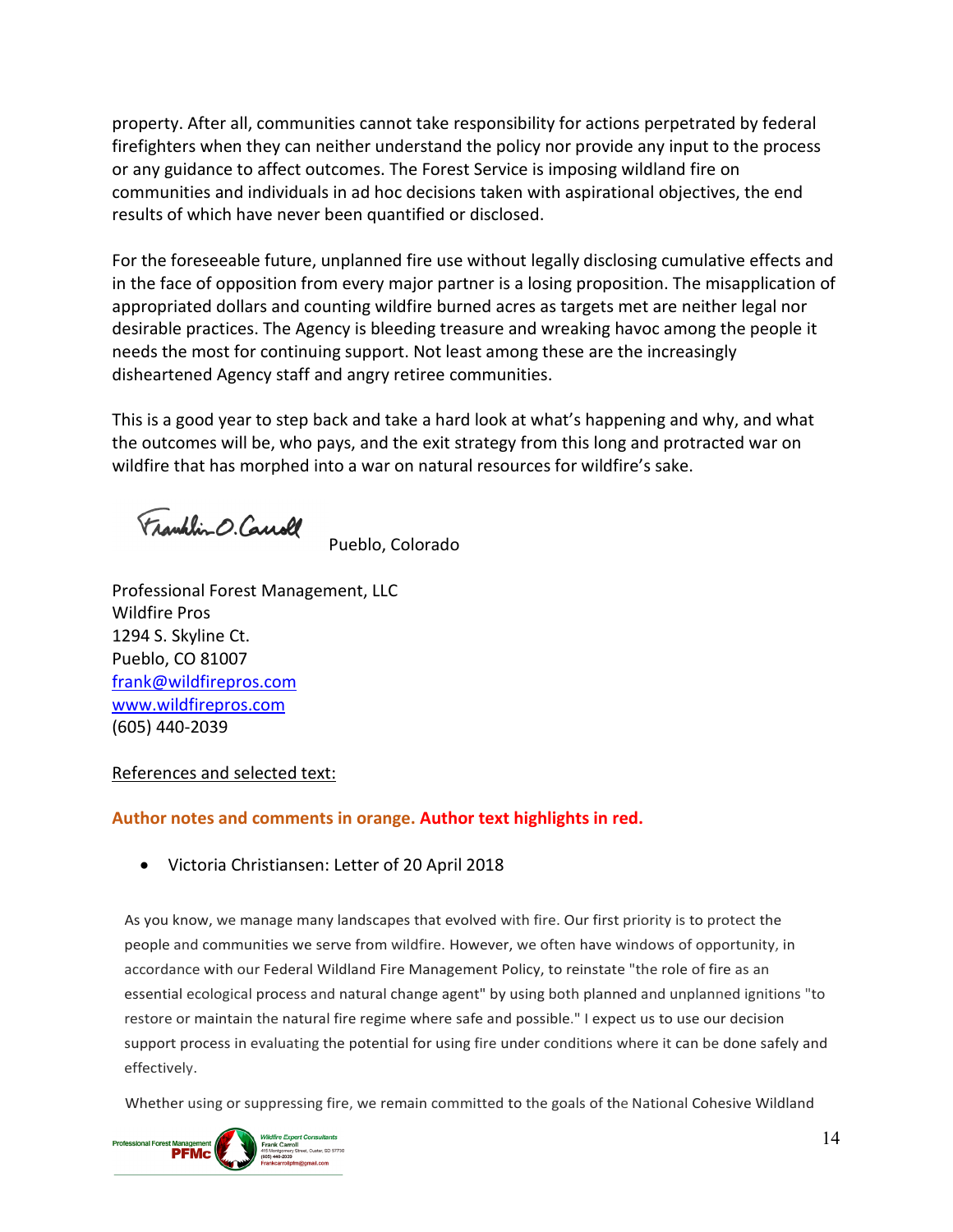Fire Management Strategy. We will continue to create resilient natural landscapes, help build fireadapted communities, and respond safely and effectively to wildfire based on risk analysis for all ownerships. We will extinguish fire where we must, use fire where we canand as a nation, learn to live with wildland fire.

By passing the omnibus bill of 2018, Congress has given us more of the means we need to succeed as wildland fire managers. A fire funding fix will take effect in fiscal year 2020, ending the disruptive transfer of funds from nonfire programs to cover firefighting costs while also stopping the erosion of our nonfire programs due to soaring suppression budgets. Passage of the omnibus bill is a measure of the trust that Congress and the administration have placed in the Forest Service. I expect each of us to earn that trust by continuing to protect lives and property while also restoring balance to our program delivery on behalf of the people we serve, in part by finding more efficient and effective ways to get our work done.

I am proud of our employees and the work we do in meeting the wildland fire challenges we face. As each of you uses or suppresses fire, I expect you to engage with our partners and our communities early and often to ensure that we are effectively managing risk and working together to achieve common goals.



• Vicki Christiansen direction to USDA Forest Service (FS): 2019 Fire Year Key Messages

*The FS remains committed to the goals of the [National Cohesive Wildland Fire Management](https://www.forestsandrangelands.gov/strategy/index.shtml) [Strategy,](https://www.forestsandrangelands.gov/strategy/index.shtml) which seeks to create resilient landscapes, fire adapted communities and safe and effective wildfire response that bases decisions on risk analysis for all ownerships. The strategy's vision is to safely and effectively extinguish fire when needed; use fire where allowable; manage our natural resources; and as a nation, live with wildland fire.*

#### **Safe and Effective Wildfire Response**

\*The FS shares stewardship of the wildland fire environment, ownership of the challenges it presents, and a commitment to meeting those challenges with federal, state, tribal, and local partners who work together in an "all lands, all hands" approach to respond to wildfires safely and effectively while respecting all ownership values.

\*Firefighter and public safety is the number one priority for the FS in wildfire response. The FS practices sound risk management that considers all ownerships in developing and implementing strategies and tactics that commit responders to operations to protect values at risk and to meet other land management objectives only when and where they can be successful while maintaining relationships with the communities we serve.

\*Response to wildfires in specific fire sheds is based on dialogue and agreements with partners and stakeholders, local Land Management Plan guidance, FS fire year direction, and sound risk

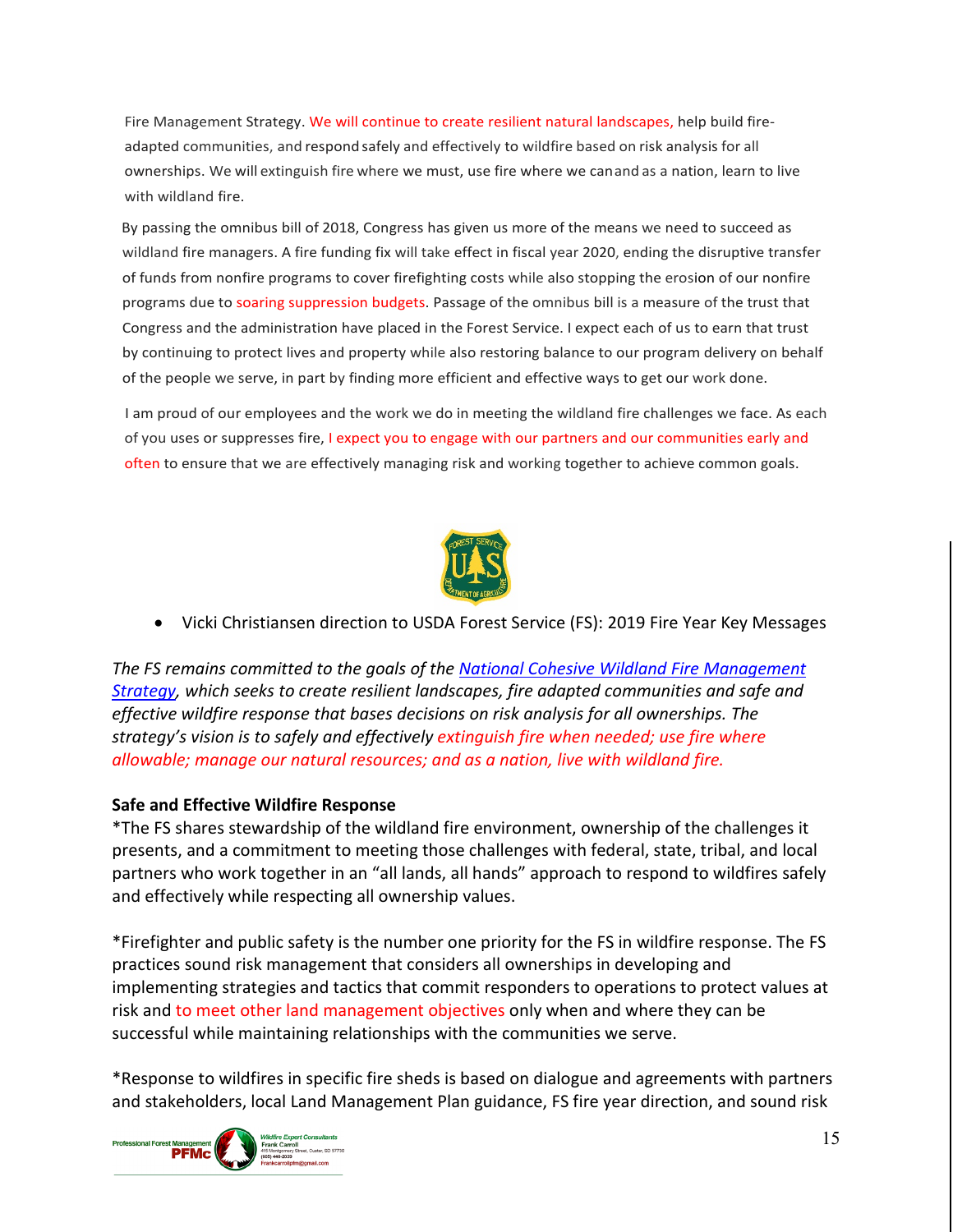management that considers values at risk, including exposure of responders; fuel and weather conditions; availability of wildfire management assets; probability of success, and; other factors.

\*Managing wildfires is inherently complex and challenging and compounded by many factors, including longer fire seasons, rising size and severity of wildfires, and expanding risk to communities, natural resources, and firefighters.

\*The FS is ready to lean forward together to respond to wildfires in 2019. This year, the agency has more than 10,000 firefighters, 900 engines, and hundreds of aircraft available to respond to wildfires. Federal, state, tribal, and local partners have additional assets available in all categories. The FS has taken action to ensure that the agency's wildland fire organization is ready to respond to the 2019 fire year in light of the government shutdown, such as maintaining close ties with partners, completing the hiring of wildland fire employees, and rescheduling training.

\*FS programs help enhance wildfire and emergency response of state and local fire departments by providing them with free equipment and supplies from the Department of Defense.

\*The FS works closely with other federal and state partners to predict and mitigate smoke impacts on individuals and communities during wildfires.

USDA Forest Service (FS) 2019 Fire Year Key Messages (continued)

#### **Resilient Landscapes**

\*The FS is working closely with states and other stakeholders to implement USDA's Shared Stewardship Strategy and President Trump's Forest Management Executive Order by enhancing efforts to reduce wildfire risk to communities and landscapes. The agency, states, and other stakeholders are using the most advanced science tools to identify and implement the most effective strategies to reduce fire risk across jurisdictional boundaries in the long term.

\*The FS is capitalizing on new authorities provided in the 2018 Omnibus Bill and using all available tools to improve forest conditions and reduce fire risk through active management of the 65-82 million acres of National Forest System land in need of restoration. Tools include mechanical treatments, prescribed fire, and unplanned fire in the right place at the right time. In 2018, the FS reduced hazardous fuels on 3.4 million acres of National Forest System, state, and private lands.

\*The FS prioritizes preparations for hazardous fuels reduction treatments to be ready to execute them when weather conditions are right. The FS will take advantage of favorable weather conditions as they occur to conduct as many hazardous fuels treatments as possible before the 2019 fire year intensifies.

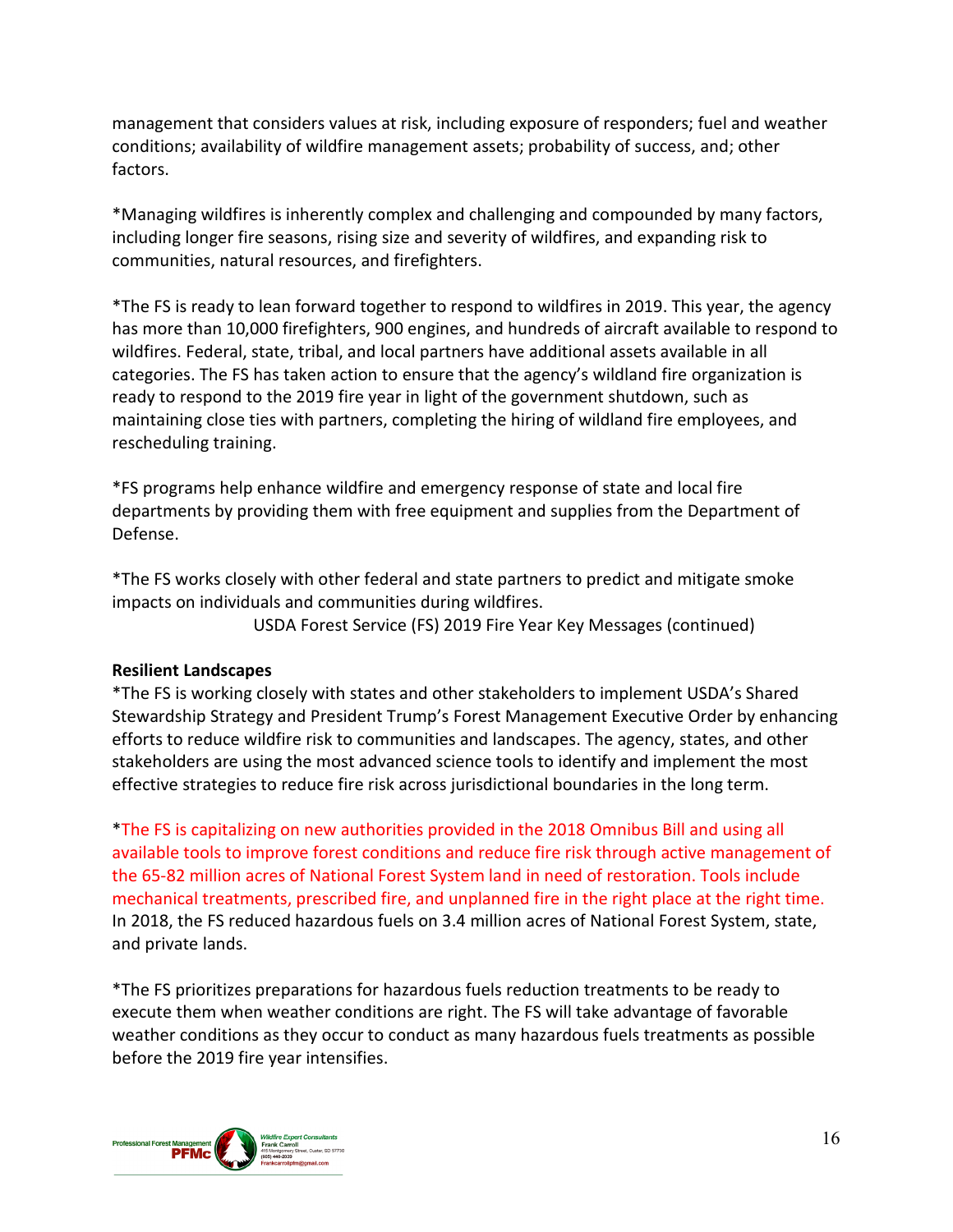\*Lands the FS manages often have vegetation and wildlife habitat that require fire to remain healthy and functioning watersheds. On forested lands, up to 60 percent more of the landscape burned historically than now, especially in the West. To diminish the "fire deficit" and thereby mitigate fire risk, the FS and partners will need to step up the use of prescribed fires and managed wildfires in concert with mechanical treatments. Working with partners and stakeholders, the FS can find opportunities in fire adapted forests to reintroduce the right kind of fire at the right time in the right places to achieve desired ecological conditions.

\*In 2018 over 1,200 hazardous fuels treatments on National Forests and Grasslands were tested by 240 different wildfires. Post-fire evaluations indicate that 75% of these fuel treatments were effective in reducing fire behavior which translates into increased firefighter and public safety, better fire control options for firefighters, and reduced damages and losses from wildfires.

\*The USDA Forest Services' investments in hazardous fuels reduction, wildfire response, wildfire prevention, community mitigation and other efforts not only protect our nations forests, but also help our partners from other federal, state, tribal, and local governments [with] or without their consent] achieve our common goals of creating communities and landscapes that can better withstand wildfire, and provide for safer, more effective wildfire response that results in fewer damages and losses from wildfire regardless of where those fires might occur. \**referenc[e NIFC](http://www.nifc.gov/) 2018 Wildland Fire Summary*

\*Years of research confirms that hazardous fuels reduction treatments result in better fire suppression outcomes and help firefighters in their response efforts. Assessments of more than 4,000 interactions between wildfires and treated areas since 2006 indicate that fuels treatments are effective in reducing fire behavior about 80% of the time. USDA Forest Service (FS) 2019 Fire Year Key Messages (continued)

\*Mechanical treatments coupled with prescribed fires with minimal, short term impacts to air quality can help prevent future severe unplanned wildfires under unpredictable conditions with smoke that may pose significant risks to public health and safety.

\*The FS capacity to conduct hazardous fuels reduction treatments will expand in Fiscal Year 2020 when the fire funding fix Congress passed in 2018 takes effect. The FS budget will become more stable, freeing up funds to help accomplish critical on-the-ground work to increase forest health and resilience, as well as protect lives, communities and resources.

#### **Fire Adapted Communities**

\*The FS helps communities reduce wildfire losses by working with them to reduce community wildfire risk within the Wildland Urban Interface before large scale fire events occur, preparing our public in advance, and working together for a more collaborative response.

\*Wildfires destroyed a total of nearly 26,000 structures in 2018, including more than 18,000 residences. This is more than double the previous record in total structures lost over the last 20

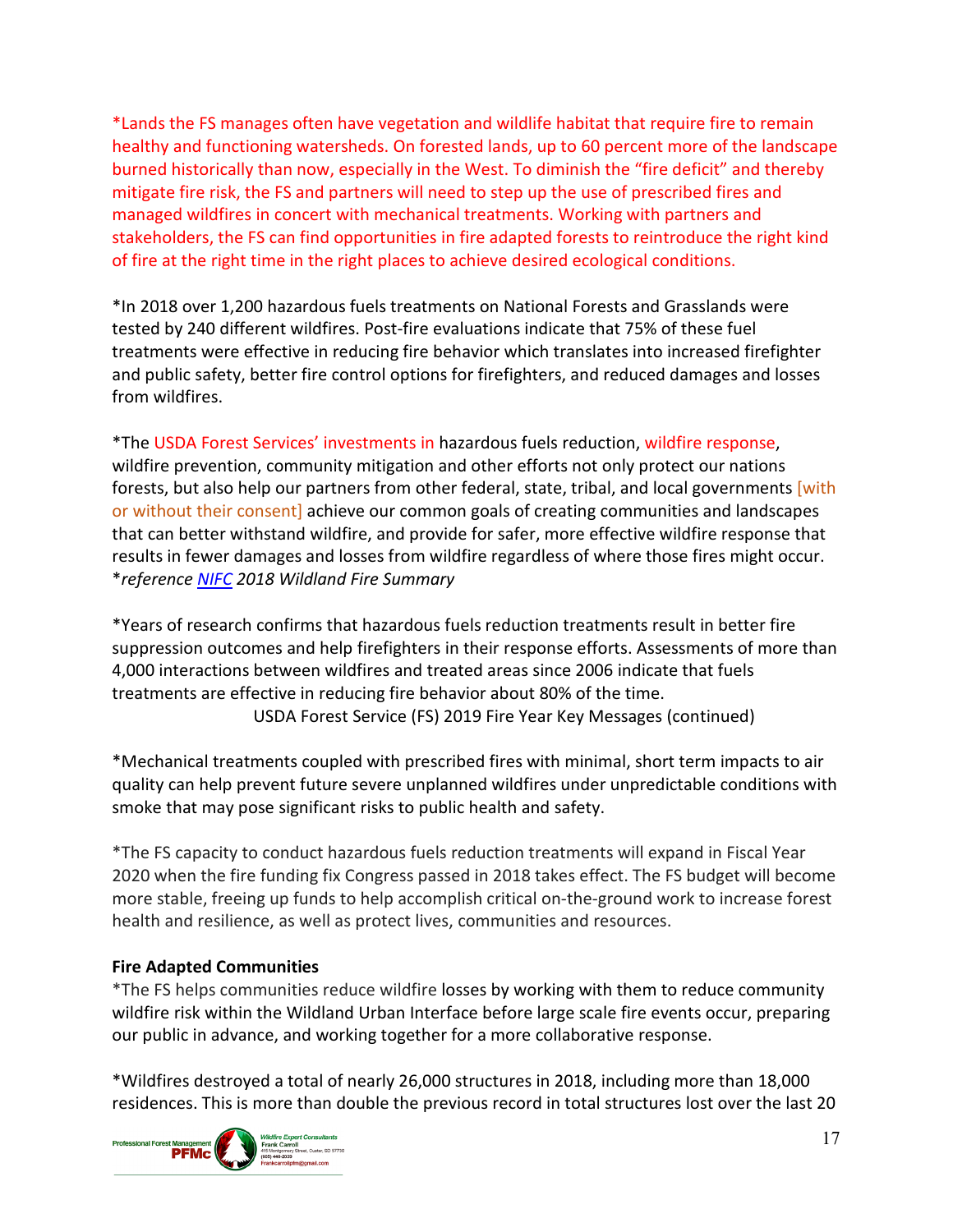years. Research has shown that reducing a structure's vulnerability to ember intrusion, known as "structure hardening," is the most effective way to reduce risk to structures.

\*The FS works in partnership with national, regional, state, tribal, and local government and non-government organizations to achieve cross-boundary wildfire risk reduction. The biggest challenge to wildfire risk reduction is local capacity to promote and accomplish risk reduction projects on the ground.

\*Communities and residents must take responsibility to prepare for wildfire.

\*Reducing the loss of lives, property, infrastructure, and natural and cultural resources from wildfires depends on long-term, sustainable collaborative community actions for fire adaptation: structure hardening and defensible space, local fire protection resources, prevention education, safe zones, hazardous fuels reduction in and near communities through collaborative partnerships.

\*FS Community Mitigation Assistance Teams (CMAT) take advantage of smoke in the air or high wildfire risk periods to work locally with cross-boundary partners to build sustainable mitigation efforts at times when awareness of the need for mitigation is high.

\*Nationally, nearly nine out of ten wildfires are human-caused through debris burning, equipment sparks, campfires, and other means. Information about preventing human caused wildfires is available on the Smokey Bear [website.](http://www.smokeybear.com/)

• Congressional Research Service (CRS)<https://fas.org/sgp/crs/misc/R45696.pdf>

This report summarizes and analyzes selected forest management provisions enacted in the 115th Congress and compares them with prior law or policy. These provisions were enacted through two legislative vehicles: • The Stephen Sepp Wildfire Suppression Funding and Forest Management Activities Act, enacted as Division O of the Consolidated Appropriations Act, 2018 (P.L. 115-141, commonly referred to as the FY2018 omnibus) and signed into law on March 23, 2018.2 • The Agricultural Improvement Act of 2018 (P.L. 115-334, Title VIII), signed into law on December 20, 2018. This law is commonly referred to as the 2018 farm bill.

- USDA Forest Service: The Rising Costs of Wildfires <https://www.fs.usda.gov/sites/default/files/2015-Fire-Budget-Report.pdf>
- CRS Congressional Research Service https://crsreports.congress.gov R45696

Page 20. Within FS's and DOI's respective Wildland Fire Management (WFM) account, funding is provided to the Suppression Operations program to fund the control of wildfires that originate on federal land.71 This includes firefighter salaries, equipment, aviation asset operations, and incident support functions in direct support of wildfire response, plus personnel and resources for post-wildfire response programs.

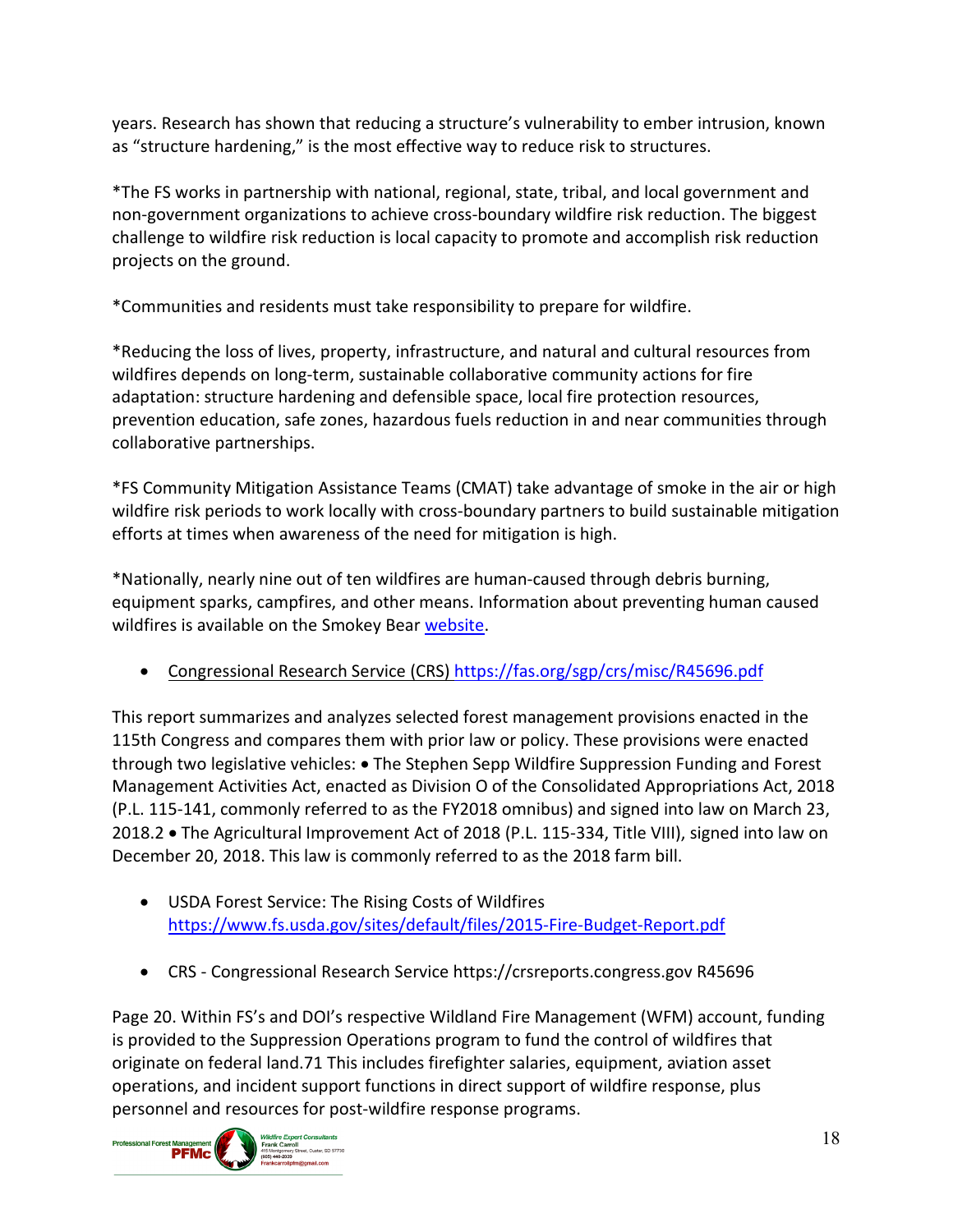Overall appropriations to FS and DOI for wildland fire management have increased considerably since the 1990s. A significant portion of that increase is related to rising suppression costs, even during years of relatively mild wildfire activity, although the costs vary annually and are difficult to predict

For the purposes of the adjustment, wildfire suppression operations includes spending for the purposes of • the emergency and unpredictable aspects of wildland firefighting, including support, response, and emergency stabilization activities;  $\bullet$  other emergency management activities; and • funds necessary to repay any transfers needed for these costs.

Page 21. The wildfire funding fix raises several potential concerns for Congress. As one example, FS did not report its 10-year suppression obligation for FY2020 since suppression appropriations are now tied to the FY2015 baseline (DOI reported its 10-year obligation average to be \$403 million). 80 This may raise concerns related to accountability and oversight of suppression spending. Another concern may be that the FY2015 baseline and the annual adjustment limits are not tied to any inflationary factors. Further, the wildfire funding fix is a temporary procedural change for how Congress funds suppression operations and does not address a variety of other concerns related to suppression costs, such as improving suppression cost forecasting, evaluating the effectiveness of suppression methods, or addressing any of the drivers of increasing suppression costs, among other concerns broadly related to wildland fire management.

• USDA Forest Service: 2021 Budget Justification, Explanatory Notes

#### Forest Service Priorities

Page 1. The Forest Service is focused on maximizing results and outcomes to meet USDA Strategic Goal 6: "Ensuring Productive and Sustainable Use of our National Forest System Lands." The FY 2021 Budget request prioritizes investments in risk-based wildland fire management and in improving forest conditions.

Implementation includes the development of a common operating picture of all fire resources through data capture and systems development and will significantly increase accountability for how the agency uses assets and spends budgetary resources. A common operating picture will allow the agency to monitor, analyze, and evaluate how tactical decisions and resource utilization influences incident outcomes. This information will create a feedback loop, allowing the agency to learn where, when, and how resources are most effective.

Page 1. Risk-based Wildland Fire Management

The Risk Management Assistance framework provides for a holistic and integrated approach to incident response and decision-making beginning in the planning cycle. This new approach, developed in concert with State, local, and county partners to increase the decision space for

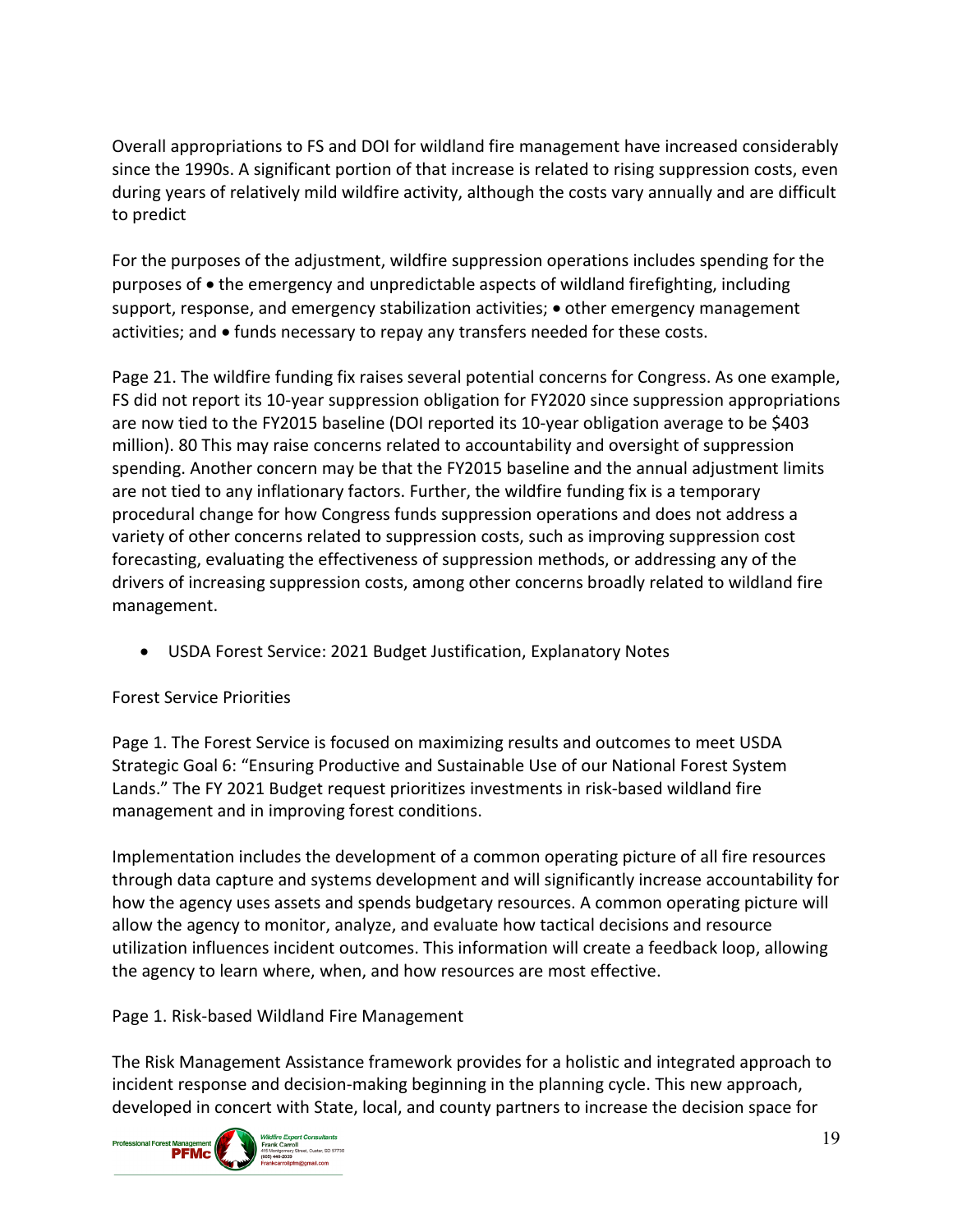fire managers and to provide line officers with more opportunity to influence incident outcomes.

## Page 2. Improving Forest Conditions

Active management tools, including the Good Neighbor Authority, timber harvests, stewardship contracts, and planned and unplanned wildfire ignitions, will be used to treat 3.5 million acres to reduce hazardous fuels and increase the pace and efficiency of improving forest conditions by selling 4 billion board feet of timber in support of the President's Executive Order 13855 - Promoting Active Management of America's Forests Rangelands and Other Federal lands. These investments will increase the agency's ability to do the right work in the right places at the right scale. The Forest Service will also build coalitions of stakeholders that support investments to reduce risk and improve forest conditions.

## Page 3. Statutory Program Authorization

The State and Private Forestry program is authorized in part by the Cooperative Forestry Assistance Act of 1978 (16 U.S.C. 2101 et seq.). The purpose of the program is to help sustain State and private forests and provide support to keep working forests intact. Through coordinated efforts in management, protection, conservation education, and resource use, the program helps facilitate sound stewardship of lands across all ownerships, on a landscape scale, producing ecological, social, and economic benefits for the American people.

The Wildland Fire Management program is authorized in part by the Organic Administration Act of 1897 16 U.S.C 551). The program's purpose is to protect life, property and natural resources on the National Forest System and 20 million acres of adjacent State and private lands. The program ensures timely, appropriate, risk informed, and effective response operations to all wildland fires.

Page 4. Audits currently in progress:

In-Progress Forest Service GAO Reports

102653 Wildland Fire Fuel Management Activities Audit fieldwork in progress

103305 Chetco Bar Fire Audit fieldwork in progress

In-Progress Forest Service OIG Reports

08601-0011-41 Forest Service Use of Settlement Funds Audit

Page 5.

Wildland Fire Management 2020 Enacted .......................................................................................................................\$2,350,620,000

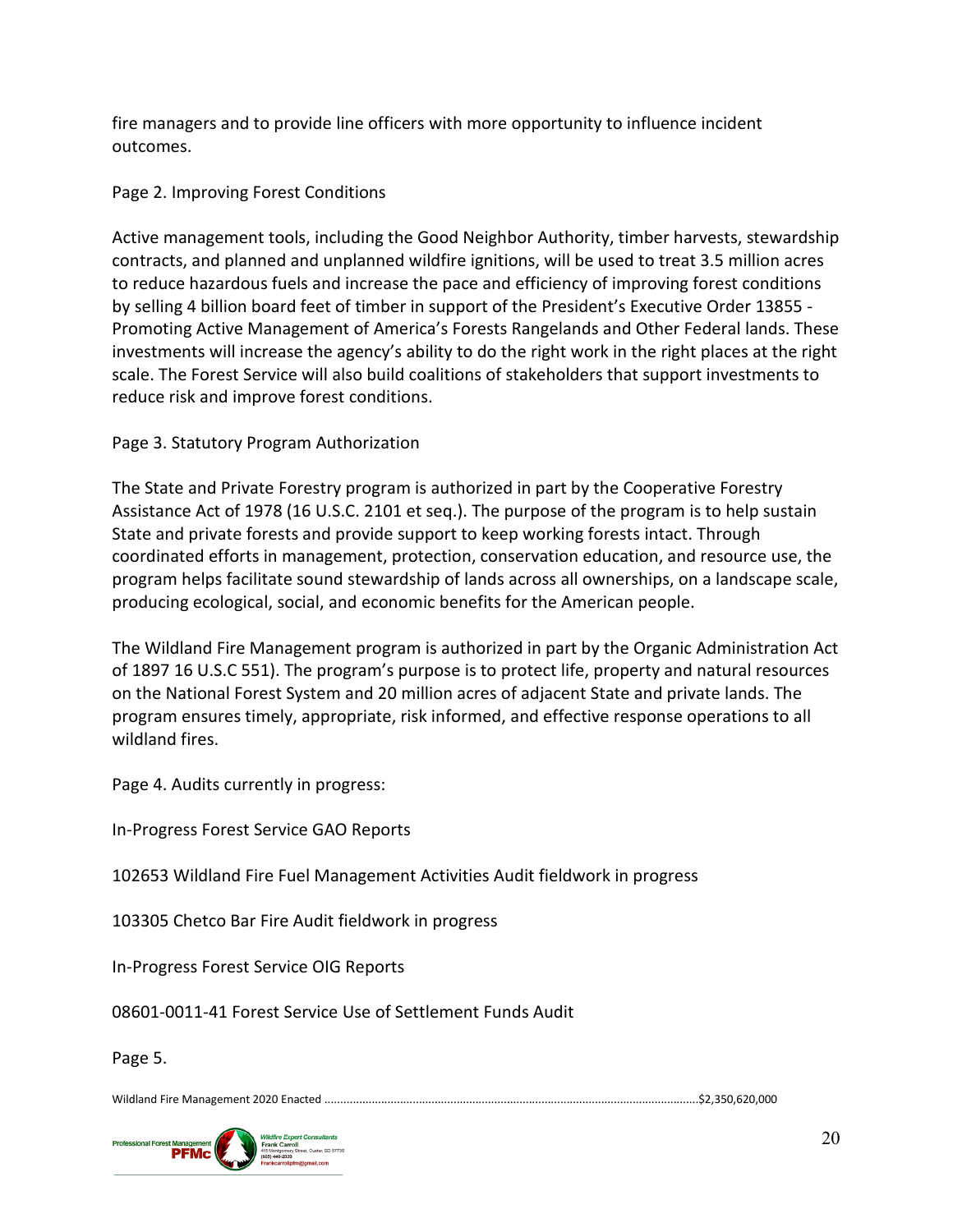| Wildfire Suppression Operations Reserve Fund (not included in the above total of discretionary funding) 2020 Enacted |  |  |
|----------------------------------------------------------------------------------------------------------------------|--|--|
|                                                                                                                      |  |  |
|                                                                                                                      |  |  |

| Page 7.   | <b>Total, Wildland Fire Management</b>              |              |              |  |
|-----------|-----------------------------------------------------|--------------|--------------|--|
| 2018      | 2019 Actual                                         | 2020 Enacted | 2021 Request |  |
| 2,880,338 | 3,004,986                                           | 2,350,620    | 2,409,444    |  |
|           | Total, Wildfire Suppression Operations Reserve Fund |              |              |  |
|           |                                                     | 1,950,000    | 2,040,000    |  |
|           | <b>Total, Discretionary Appropriations</b>          |              |              |  |
| 6,297,602 | 6,104,712                                           | 7,450,413    | 7,384,836    |  |
|           | Total, Discretionary and Supplemental               |              |              |  |
| 6,601,854 | 6,958,983                                           | 7,450,413    | 7,384,836    |  |
|           | <b>Grand Total, Forest Service</b>                  |              |              |  |
| 7,306,971 | 7,842,219                                           | 8,142,677    | 8,131,346    |  |
|           |                                                     |              |              |  |

# **Page 14. Total FS**

Dollars Staff Years

2018 Actual

- \$8,562,846 28,826
- 2019 Actual
- \$8,794,366 28,128
- 2020 Enacted
- \$10,532,236 28,108

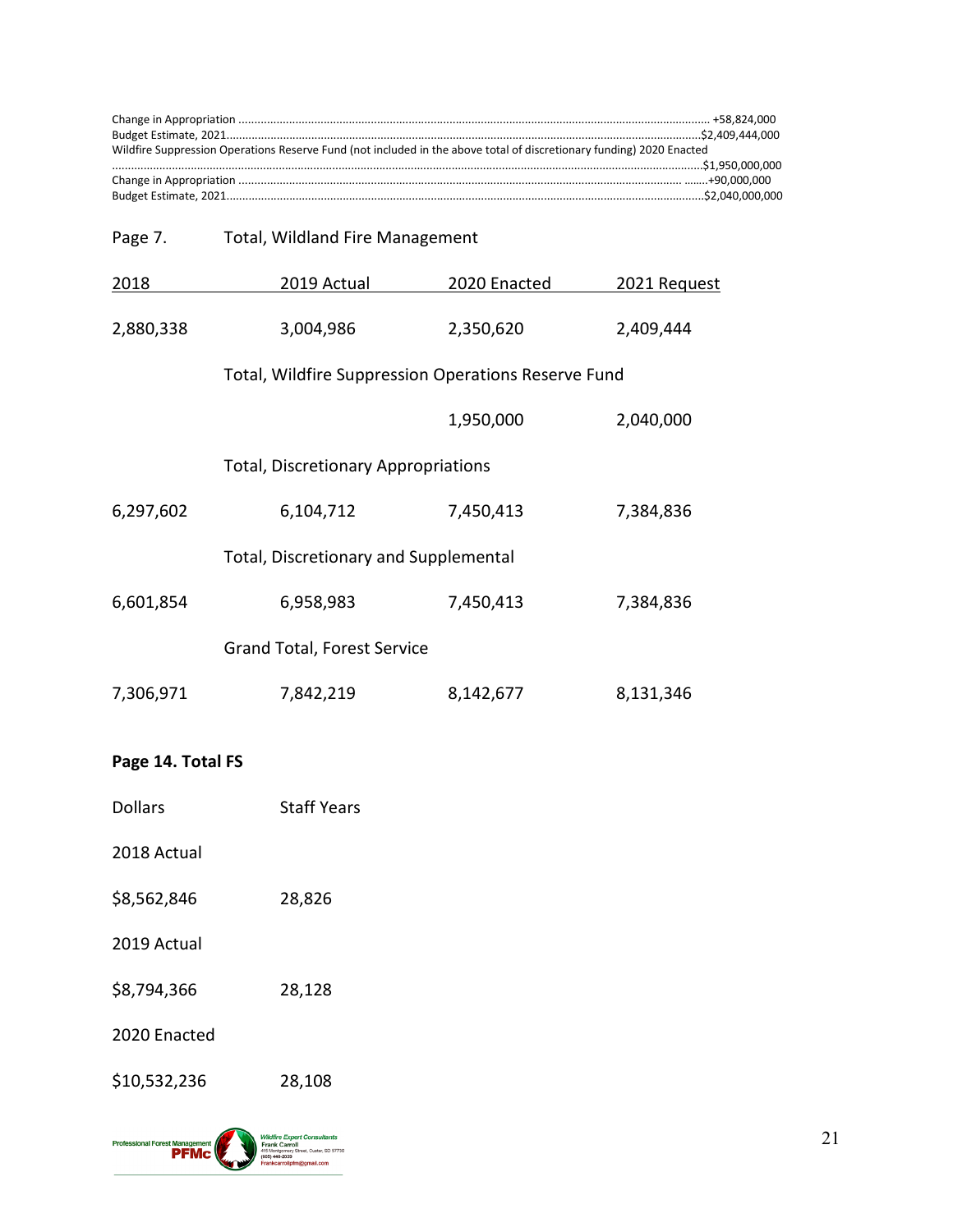2021 Request

\$11,668,215 27,631 **Page 91. Total Wildfire** 2018 Actual 4,011,455 11,605 2019 Actual 3,588,937 10,515 2020 Enacted 3,496,861 10,487 2021 Request 3,899,306 10,487

Page 93. Increased funding of \$7.5 million for the Risk Management Assistance framework will enhance line officer capacity to make risk-informed wildfire response decisions by providing training and exploring, planning, and making initial progress on new technologies and analytical products being developed. The Risk Management Assistance framework provides for a holistic and integrated approach to incident response and decision-making beginning in the planning cycle. The framework is developed with State, local, and county partners and is leveraged to create operational tools that increase the decision space for fire managers and provide line officers with more opportunity to influence incident outcomes. [This deeply cynical assertion is not supported by the facts. The State of Utah opposes increased decision space for fire managers and regret line officer influence that resulted in the 2018 Pole Creek Bald Mountain Fires, for example, yet the policy continues without State or Federal Interior agencies' support] Increased funding will be utilized to develop Risk Management Assistance frameworks and provide the data analytics support to leverage tools for decision-making.

Page 94. Suppression: The Suppression program is the primary funding source for wildfire extended attack suppression response and large fire support. The Suppression program allows the Forest Service to maintain a strong emergency response role, working alongside other Federal, state, tribal, and local government partners to protect life and property in suppression response operations. In addition, **this program helps improve forest conditions and maintain resilient landscapes by managing naturally ignited, unplanned wildfires to accomplish resource management goals.** Over the last 10 years, across all jurisdictions, an average of more

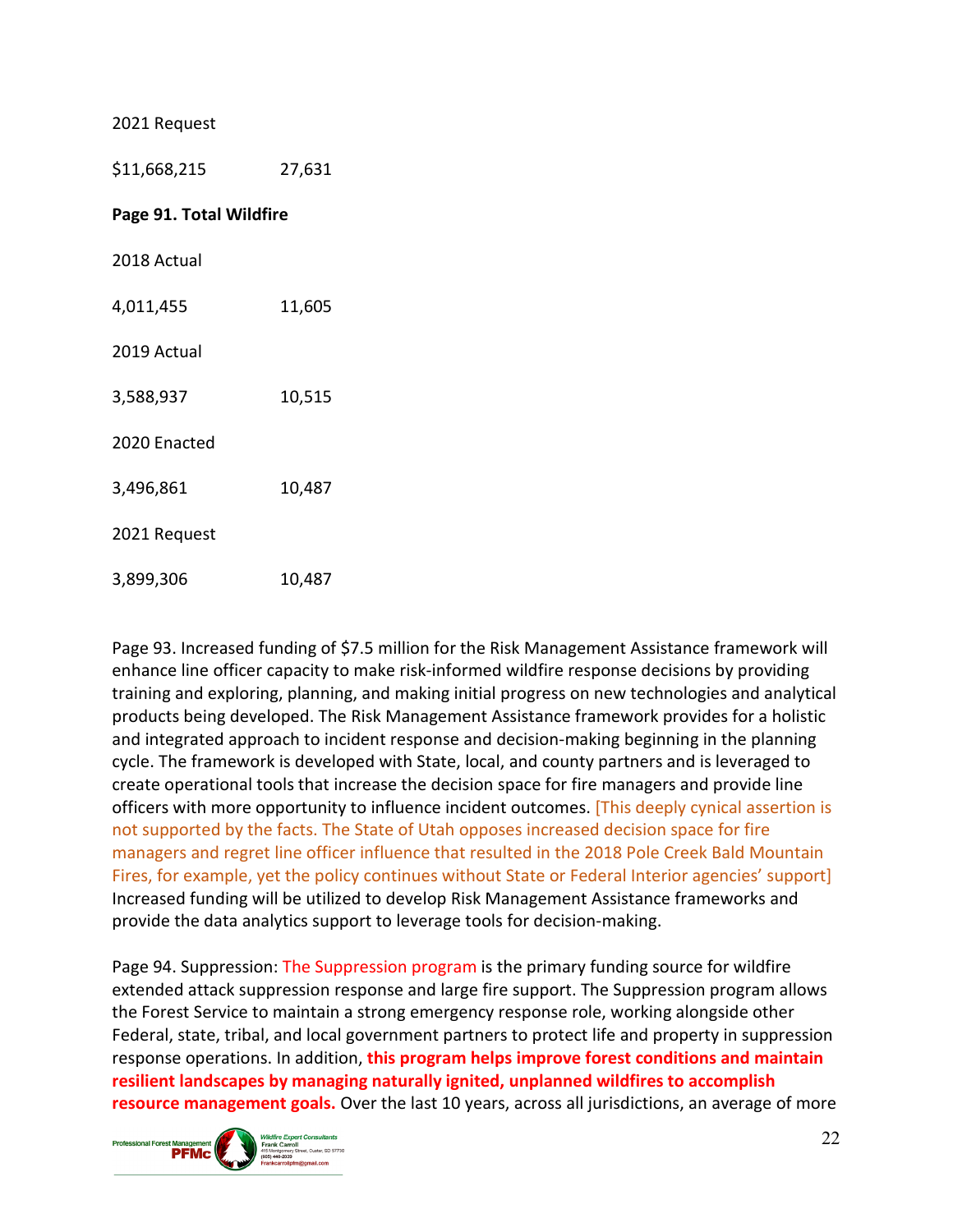than 64,000 wildfires burned about 6.9 million acres of Federal, Tribal, State, and private land and more than 4,600 structures. Of these wildfires, about 85 percent are human caused. The cost of suppression varies greatly between fires based on a variety of factors, including fuels, weather, and topography. (Division O of Public Law 115-141)

• DIVISION O—WILDFIRE SUPPRESSION

FUNDING AND FOREST MANAGEMENT ACTIVITIES ACT SEC. 101. SHORT TITLE. This division may be cited as the ''Wildfire Suppression Funding and Forest Management Activities Act''.

# [What part of this legislation gives authority to use Wildland fire at the right place in the right time as a natural resource management tool?]

Congress provides discretionary appropriations for wildland fire management to both FS and DOI through the Interior, Environment, and Related Agencies appropriations bill.<sup>69</sup> Funding for DOI is provided to the department, which then allocates the funding to the Office of Wildland Fire and four agencies—BLM, the Bureau of Indian Affairs, the National Park Service, and the U.S. Fish and Wildlife Service.<sup>70</sup> Within FS's and DOI's respective Wildland Fire Management (WFM) account, funding is provided to the Suppression Operations program to fund the control of wildfires that originate on federal land.<sup> $71$ </sup> This includes firefighter salaries, equipment, aviation asset operations, and incident support functions in direct support of wildfire response, plus personnel and resources for post-wildfire response programs. If their suppression funding is exhausted during a fiscal year, FS and DOI are authorized to transfer funds from their other accounts to pay for suppression activities; this is often referred to as *fire borrowing*. [72](https://www.everycrsreport.com/reports/R45696.html#fn72)

# • https://www.everycrsreport.com/reports/R45696.html# Toc6416109

Overall appropriations to FS and DOI for wildland fire management have increased considerably since the 1990s. A significant portion of that increase is related to rising suppression costs, even during years of relatively mild wildfire activity, although the costs vary annually and are difficult to predict. FS and DOI frequently have required more suppression funds than have been appropriated to them. This discrepancy often leads to fire borrowing, prompting concerns that increasing suppression spending may be detrimental to other agency programs. In response, Congress has typically enacted supplemental appropriations to repay the transferred funds and/or to replenish the agency's wildfire accounts. Wildfire spending—like all discretionary spending—is currently subject to procedural and budgetary controls. In the past, Congress has sometimes—but not always—effectively waived some of these controls for certain wildfire spending. This situation prompted the 115<sup>th</sup> Congress to explore providing wildfire spending outside of those constraints, as discussed below.

The wildfire funding fix raises several potential concerns for Congress. As one example, FS did not report its 10-year suppression obligation for FY2020 since suppression appropriations are

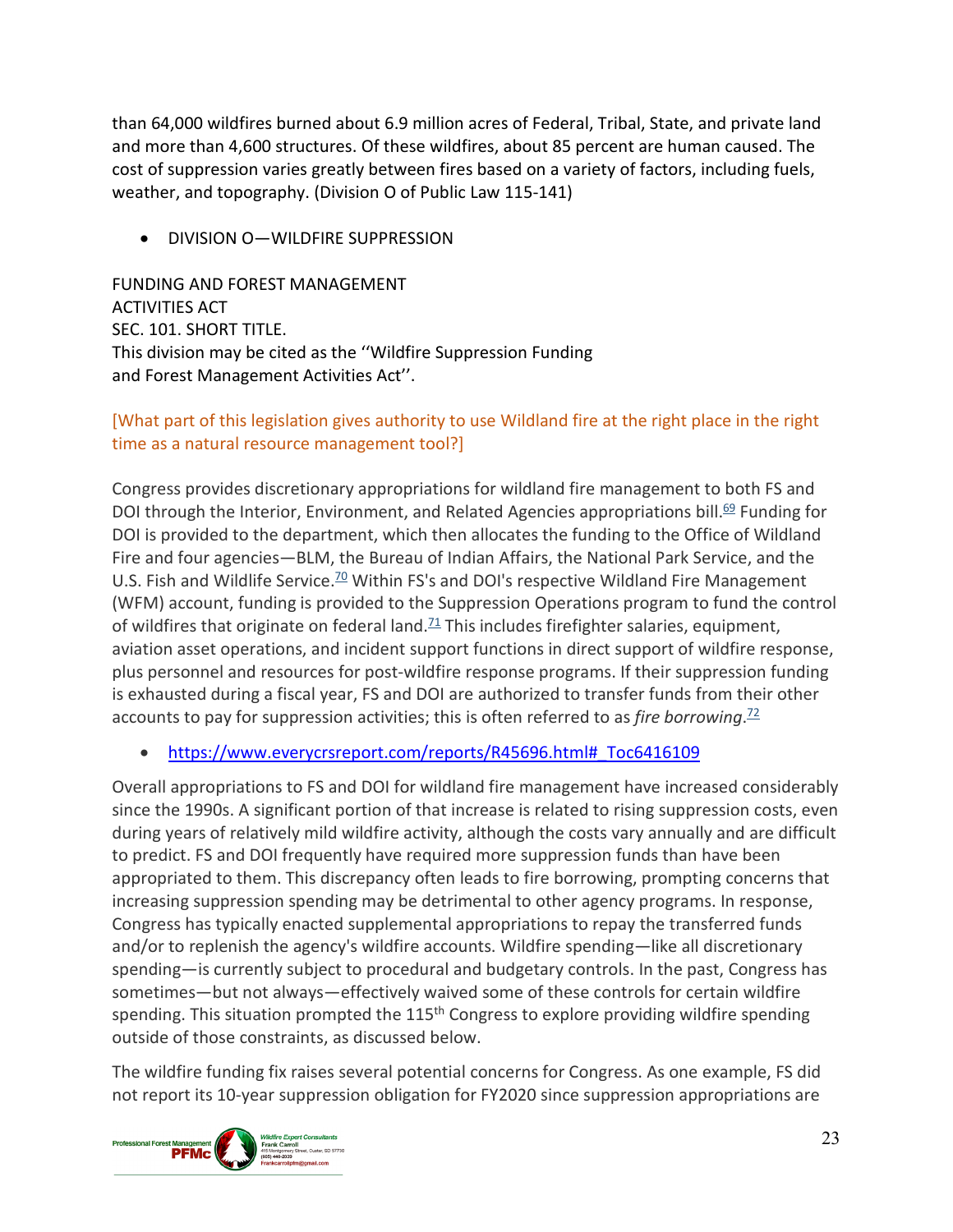now tied to the FY2015 baseline (DOI reported its 10-year obligation average to be \$403 million). $80$  This may raise concerns related to accountability and oversight of suppression spending. Another concern may be that the FY2015 baseline and the annual adjustment limits are not tied to any inflationary factors. Further, the wildfire funding fix is a temporary procedural change for how Congress funds suppression operations and does not address a variety of other concerns related to suppression costs, such as improving suppression cost forecasting, evaluating the effectiveness of suppression methods, or addressing any of the drivers of increasing suppression costs, among other concerns broadly related to wildland fire management.

FS's authority is derived primarily from its responsibilities to:

- protect the NFS from destruction as specified in the Organic Administration Act of 1897[;86](https://www.everycrsreport.com/reports/R45696.html#fn86)
- manage the national forests for multiple use and sustained yield as specified in MUSY; and
- maintain forest conditions designed to secure the maximum benefits and provide for a diversity of plant and animal communities as specified in the Forest and Rangeland Renewable Resources Planning Act of 1974, as amended by NFMA.<sup>87</sup>

Issues for Congress to consider: For example, the Forest Service has identified around 52-58 million acres of NFS lands at high or very high fire risk or insect infestation and in need of restoration treatments.<sup>154</sup> FS reports that they accomplish around 2-6 million acres of treatments annually.<sup>155\*</sup> [This number includes end-of-season tallies of wildfire acres burned as fuels treatment targets according to NIFC sources] At that pace, it would take at least 9 but possibly up to 29 years to eliminate the backlog of treatment needs, and that does not account for maintaining already treated areas to the desired resource conditions. Some estimate that hazardous fuels are accumulating three times faster than the rate of treatment.<sup>156</sup> To address these concerns, FS has proposed to increase the scale, scope, and implementation of forest management projects generally, and forest restoration treatments specifically.<sup>157 \*[Includes wildfire acres</sup> burned as accomplishments? reported after the fire season in a WO summary]

• Ingalsbee, Timothy. FUSEE Getting Burned: A Taxpayer's Guide to Wildfire Suppression Costs 2010

Part of the reason suppression costs are rising is because wildfire activity is increasing, especially the frequency of large-scale wildfires. Large fires account for less than 2% of all wildfires but consume 94% of total suppression costs. Despite huge increases in money, resources, and personnel being devoted to fire suppression, the number of burned acres continues to increase. While currently 6-8 million acres defines a "bad" fire season, experts predict an average 10-12 million acres will burn annually in the near future primarily under the impact of global warming. Suppression costs are increasing due to several reasons that can be categorized according to socioenvironmental, institutional, and operational factors. The most popularly cited reasons for rising suppression costs are the socio-enviromental factors of excess

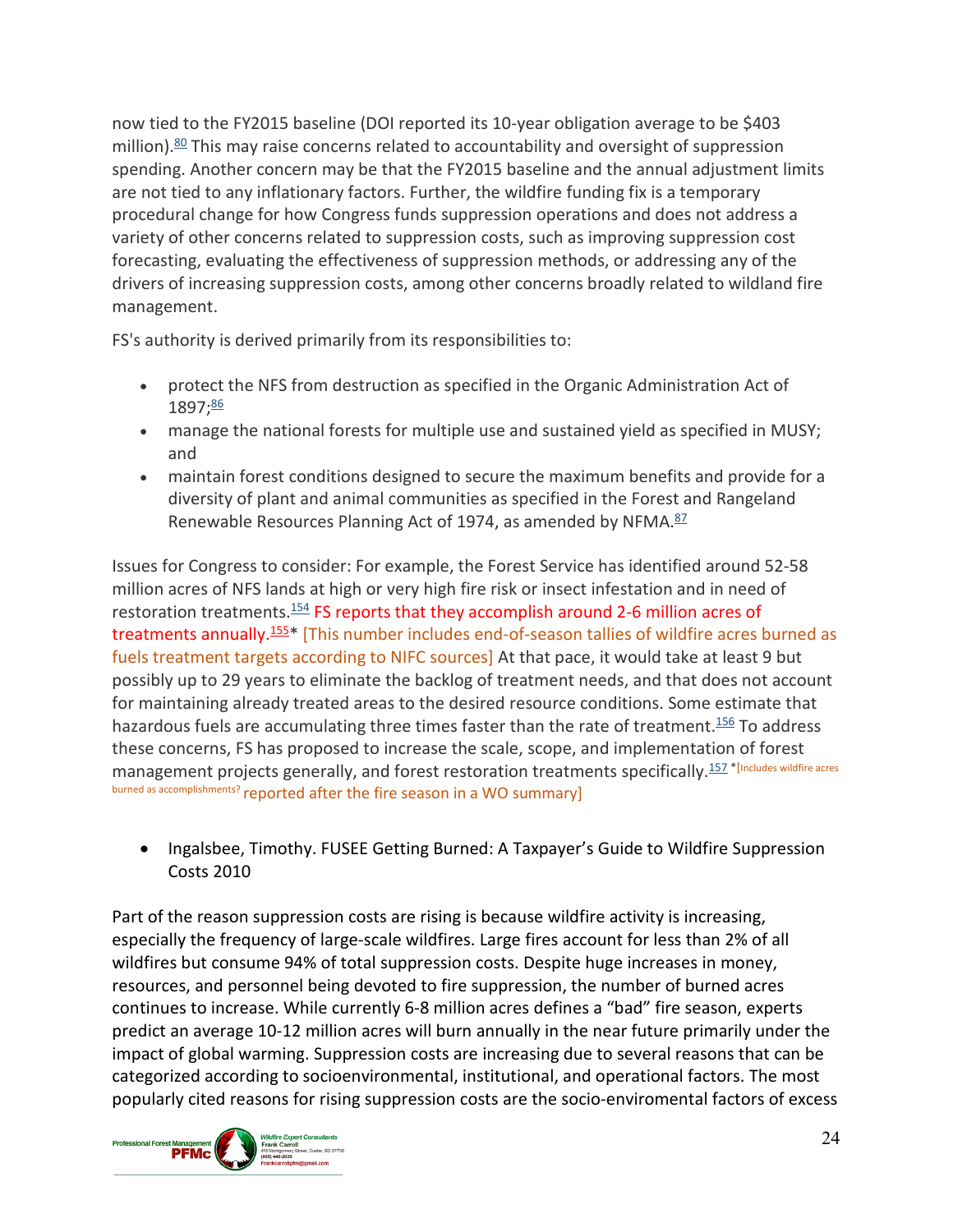fuels accumulations caused in part from past fire suppression, expansion of housing development in the wildland/urban interface (WUI), and climate change from global warming fueled primarily by human-caused fossil fuel burning. Of these three, climate change is the dominant factor affecting increased wildfire activity and fire size due to its effect on weather and vegetation and length of wildfire season. Next to total fire size, the presence of private property or human structures in the vicinity of wildfires is the other factor most affecting the rise in suppression costs. Fire managers speculate that up to half of total suppression expenditures are related to private property protection in the WUI. Over 44 million homes in the U.S. are currently located in fire-prone WUI areas, but the Forest Service predicts a 40% increase in new homes in the WUI by 2030 which some studies estimate could raise annual suppression costs from \$2 to 4 billion. Among the institutional drivers of rising suppression costs are the budgetary structure for the Forest Service that authorized deficit spending for suppression operations. This has nurtured an "open checkbook" attitude among managers to order whatever resources or actions they desire regardless of cost, and this inhibits efforts to contain costs. Worse, some critics argue that the budget system with authorized deficit spending has set up a system of "perverse incentives" for agencies to rely on reactive fire suppression actions rather than proactive fuels reduction or ecosystem restoration projects since these must be funded by fixed budgets, and impose more legal requirements (e.g. environmental analysis and public involvement) in comparison to firefighting actions which have almost no budgetary limits, legal constraints, or public oversight due to their "emergency" status. Another institutional driver of rising suppression costs is the growing use of private contractors to provide firefighting crews, aircraft, vehicles, supplies and services. Private contractors typically account for over half of total expenditures on large wildfire suppression incidents, with some suppression resources costing Getting Burned: A Taxpayer's Guide to Wildfire Suppression Costs www.fusee.org 4 several thousands of dollars per hour to use. The privatization of firefighting has been driven largely by political and ideological interests seeking to shrink the size of the federal workforce, and has been sustained by the promise that private businesses would provide cheaper, better, more efficient service. However, private contractors not only cost more than public agency crews, but there have been concerns about the inferior work performance of some contractors whose lack of productivity (e.g. fireline construction) also raises suppression costs. Another institutional factor is the inequity structured into costshare agreements between the federal and state governments. The federal government usually pays the bulk of suppression expenses on multijurisdictional wildfires, even if the major reason a wildfire is being suppressed is to protect private or state lands. Local, county, and state governments receive all of the benefits of new development in the WUI (e.g. increased property taxes, building permits revenue, etc.), but do not pay their full share of wildfire protection costs. The result is that taxpayers across the country are essentially "subsidizing" private development in an expanding WUI by providing free/low-cost fire protection to private property owners. More equity in cost-share agreements would not necessarily reduce suppression costs, but might provide more incentives to local governments to restrict or regulate WUI development in ways that reduce the risk of wildfire damage and therefore reduce the pressure for aggressive suppression on adjacent public lands. Operational factors are the least-discussed reasons for rising suppression costs, but the human factors influencing the objectives, strategies and tactics managers employ to respond to wildfires have huge cost

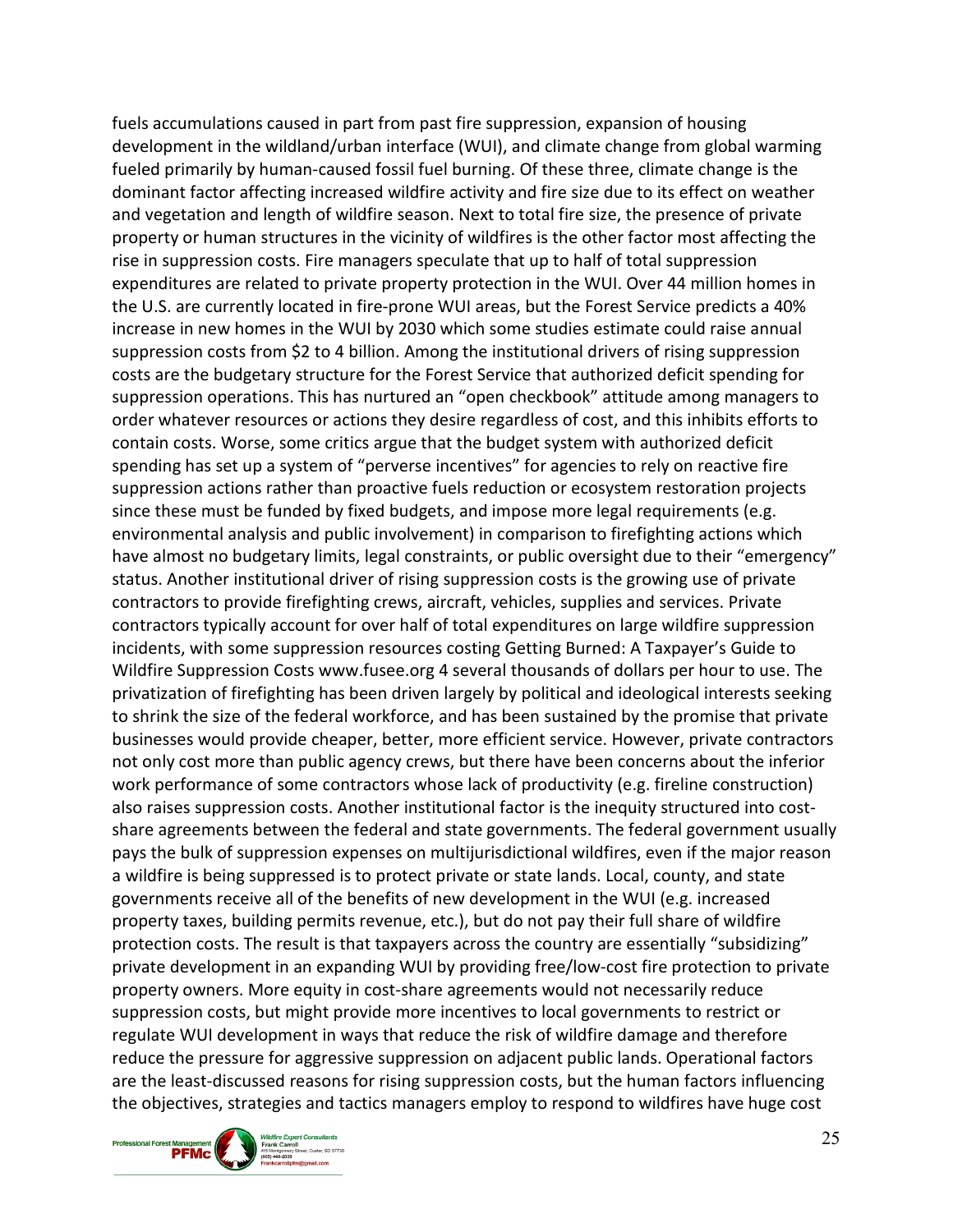implications. First, the agency is sensitive to external cultural expectations by the public and political demands by politicians to aggressively fight all wildfires. Expensive suppression resources or actions are sometimes ordered to satisfy agencies' public relations needs even though conditions on the ground make them unnecessary, inefficient, or ineffective. There is far more pressure placed on managers to prevent wildfire damage than to reduce suppression costs, consequently, there is a general lack of accountability for suppression spending, and numerous reports and recommendations for containing suppression costs have largely been ignored. Along with external pressures to fight fires, and a lack of accountability for reducing suppression costs, there is a lack of incentives for managers to implement alternatives to aggressive suppression, especially wildland fire use. Managers fear public reaction, personal liability, or professional demerits on their careers if any accidents (e.g. firefighter fatalities, destroyed homes, scorched private lands) were to occur from a wildfire they were managing for resource benefits. These so-called "risk-adverse" managers are actually comfortable with imposing risk on firefighters by exposing them to the inherent health hazards and safety risks of firefighting, and externalizing risk to ecosystems due to the biological effects of fire suppression/exclusion and the potential increased severity of future wildfires. Consequently, many wildfires are unnecessarily or over-aggressively suppressed when they could have been managed at lower risk to firefighters and lower cost to taxpayers. Of all the factors accounting for rising suppression costs, operational factors have the most potential to immediately reduce suppression costs. Managing wildfires—as opposed to simply "fighting" them--with alternative strategies and tactics that maximize the social and ecological benefits of burning while minimizing their potential adverse effects is far more economically and ecologically rational. A more strategic and selective approach to fire suppression would focus it on front country communities which absolutely cannot tolerate fire, and then implement fire use tactics in backcountry wildlands which generally require more fire. This approach would not necessarily reduce overall taxpayer expenditures since managing wildfires that burn larger and longer will still cost money. But, instead of these being pure "costs" whose only benefit is the avoidance of adverse outcomes, fire management operations that use fire Getting Burned: A Taxpayer's Guide to Wildfire Suppression Costs www.fusee.org 5 would become more like investments in beneficial community protection, fuels reduction, and ecosystem restoration that enhances long-term community sustainability and land stewardship.

- A MANUAL FOR CONDUCTING NATURAL RESOURCE DAMAGE ASSESSMENT: THE ROLE OF ECONOMICS Prepared for: Division of Economics Fish and Wildlife Service U.S. Department of the Interior Prepared by: Robert E. Unsworth and Timothy B. Petersen Industrial Economics, Incorporated, Cambridge, Massachusetts [See especially Unsworth's work on the Moonlight (and Geyser) Fire in California that resulted in Sierra Pacific settling damage claims by turning over 25,000 acres of prime west coast private timberland to the Forest Service and millions of dollars to settle the HEA assessed claim. Sierra Pacific later regretted the settlement and attempted to reverse it on appeal but were denied.]
- High Country News April 16, 2020